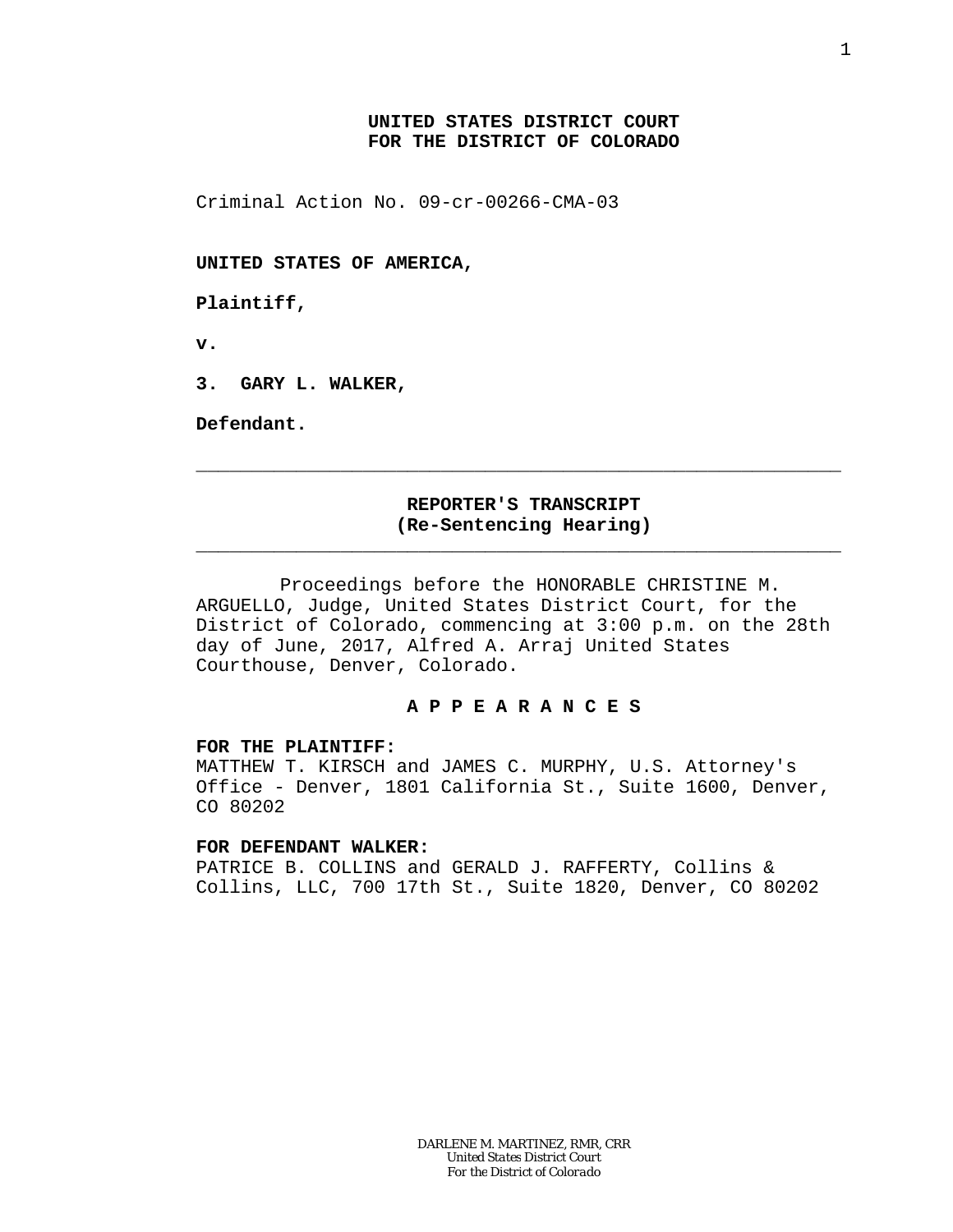| $\mathbf 1$ | <b>JUNE 28, 2017</b>                                      |
|-------------|-----------------------------------------------------------|
| 2           | (Proceedings commence at 11:05 a.m.)                      |
| 3           | THE COURT: You may be seated.                             |
| 4           | Court calls Criminal Case No. 09-cr-00266-CMA-03,         |
| 5           | encaptioned United States v. Gary L. Walker.              |
| 6           | Counsel, would you please enter your appearances.         |
| 7           | MR. KIRSCH: Good morning, Your Honor, Matthew             |
| 8           | Kirsch and James Murphy for the United States.            |
| 9           | THE COURT: Good morning.                                  |
| 10          | MS. COLLINS: Good morning, Your Honor, Patrice            |
| 11          | Collins and Gerald Rafferty for defendant Walker.         |
| 12          | THE COURT: Good morning.                                  |
| 13          | All right. Ms. Collins, would you and Mr. Walker          |
| 14          | please approach the podium.                               |
| 15          | Before we begin, are there any matters that need to       |
| 16          | be brought to my attention?                               |
| 17          | MS. COLLINS: There is one matter, Your Honor, and         |
| 18          | that is that we are currently preparing a motion to       |
| 19          | restrict transcripts, which will be filed later today.    |
| 20          | And the reason therefore is worry about continual         |
| 21          | harassment of Mr. Walker, his parents, and potentially    |
| 22          | former CSF members.                                       |
| 23          | THE COURT: All right. So I will await to receive          |
| 24          | that, and then make a ruling based on whatever you submit |
| 25          | and whether you persuade me.                              |
|             |                                                           |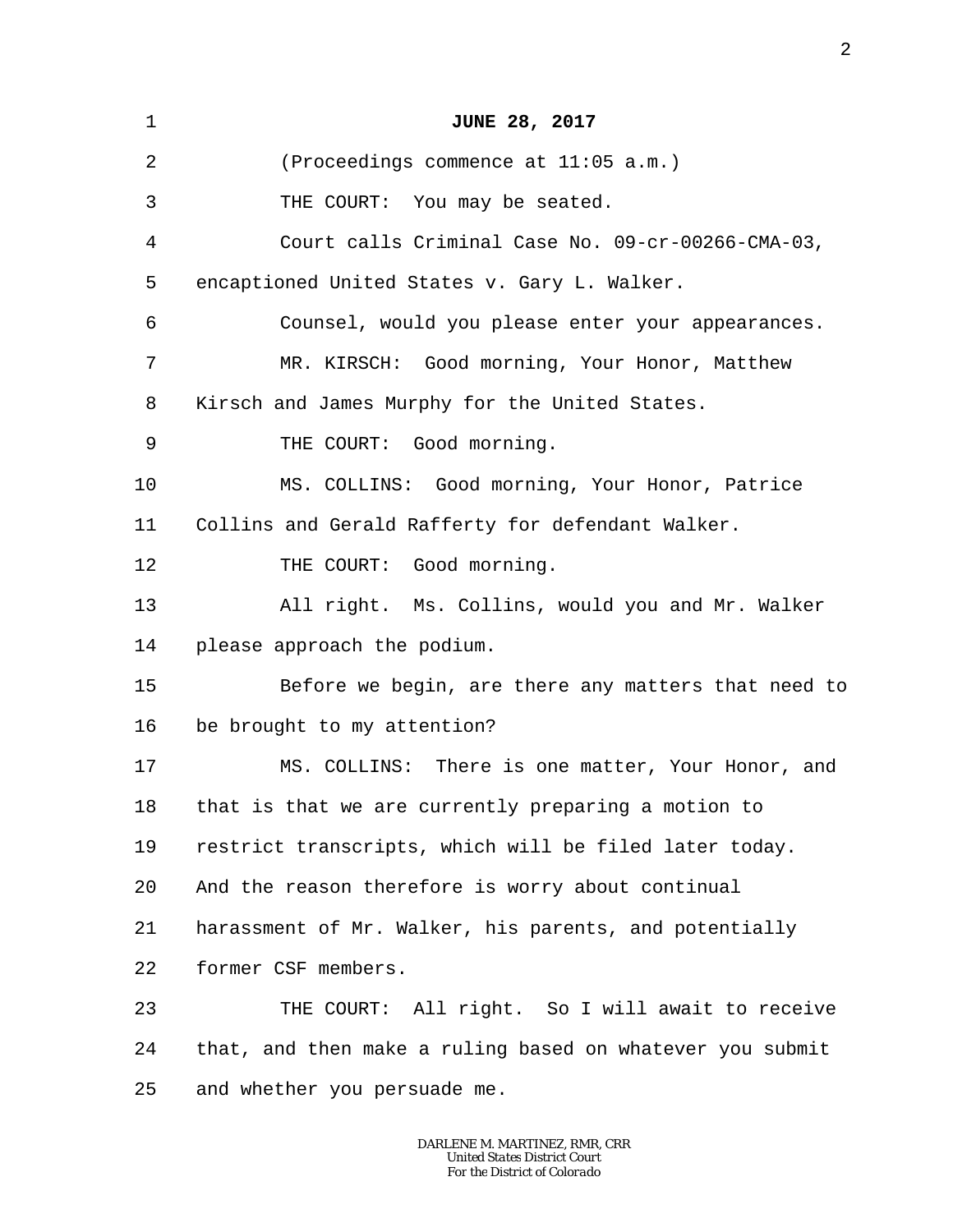1 2 3 4 5 6 All right. In this case, Mr. Walker was charged by Indictment dated June 9, 2009, with one count charging violation of 18 United States Code Section 1349, Conspiracy to Commit Wire and Mail Fraud. After a full jury trial, on October 20, 2011, he was found guilty and was convicted of that count.

7 8 9 10 11 12 13 His co-defendants, David A. Banks, Kendrick Barnes, Demetrius K. Harper, Clinton A. Stewart, and David A. Zirpolo, were also convicted by the jury of multiple counts of mail fraud and wire fraud in violation of 18 United States Code Section 1341 and 1343, and Conspiracy to Commit Mail Fraud and Wire Fraud, in violation of 18 United States Code Section 1349.

14 15 16 17 18 In a 74-page Opinion, the Tenth Circuit affirmed Mr. Walker and co-defendants' convictions, finding that the defendants had failed to establish any error, harmless or otherwise, in this Court's conduct of the underlying procedure and trial.

19 20 21 Following the Tenth Circuit's affirmance of his conviction, Mr. Walker was the only defendant to file a 2255 habeas petition.

22 23 24 25 After conducting three days of evidentiary hearings on Mr. Walker's 2855 petition, the Court found that the evidence presented by Mr. Walker during the hearing demonstrated by more than a preponderance of the evidence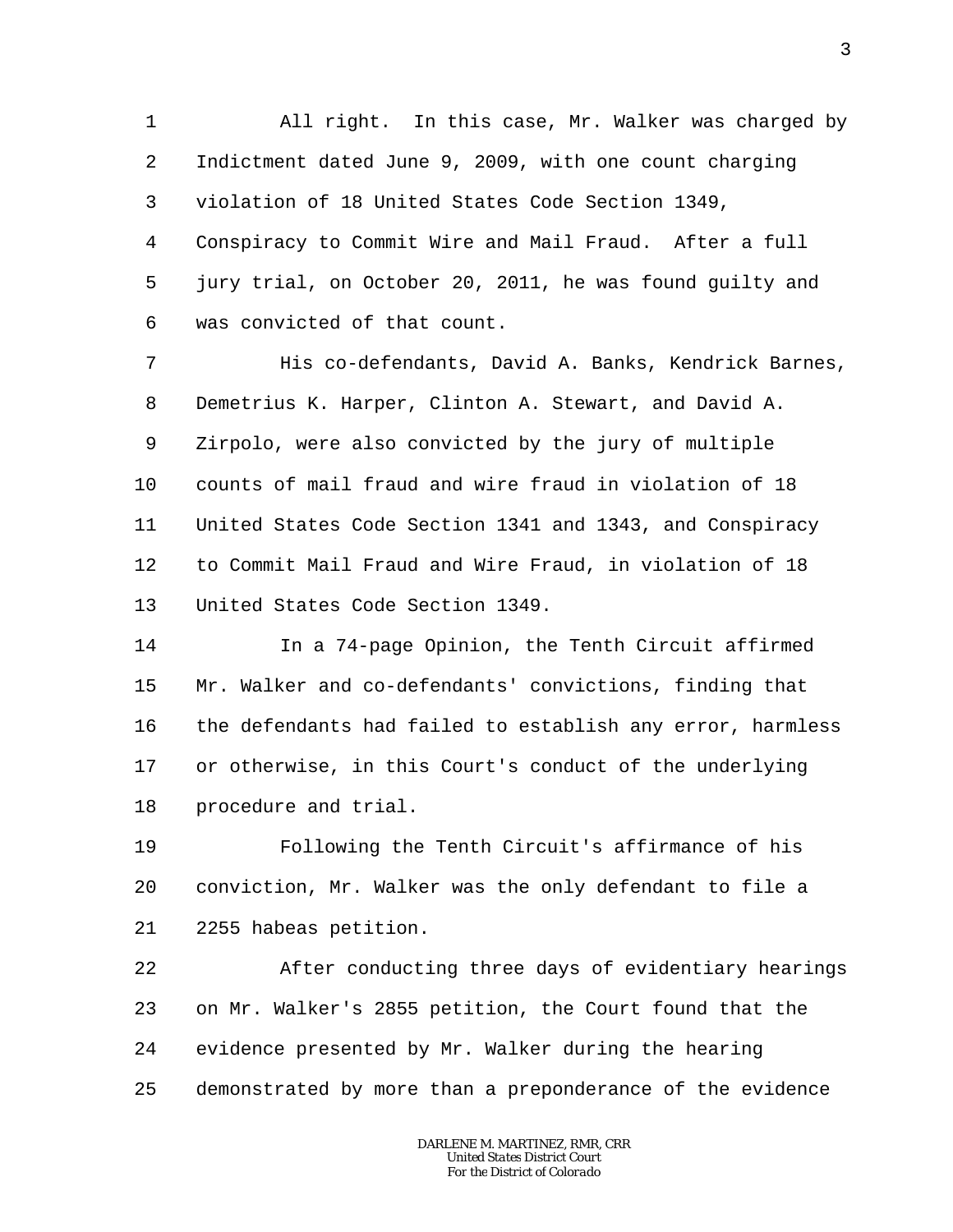1 2 3 4 that one of Mr. Walker's attorneys at the time of sentencing, Gwendolyn Lawson, had an actual conflict of interest that adversely affected her representation of Mr. Walker.

5 6 7 8 9 10 11 12 13 In particular, Ms. Lawson was prevented, both by her duties to her other clients but, more importantly, by her allegiance to her pastor, Rose Banks, the mother of David Banks, one of Mr. Walker's co-defendants, from presenting argument and evidence that would have affected this Court's determination about whether to assess a 4-level aggravating role enhancement against Mr. Walker under Section 3B1.1(a) of the United States Sentencing Guidelines.

14 15 16 17 The only two defendants who received this 4-level aggravating role enhancement were Mr. Walker and David Banks. However, David Banks was represented by his own independent counsel.

18 19 20 21 22 23 In accordance with Strickland v. Washington, 466 U.S. 668, 1984, this Court found that Ms. Lawson's representation of Mr. Walker was adversely affected by an actual conflict of interest and determined that Mr. Walker's 2255 habeas petition should be granted for the limited purpose of the sentencing.

24 25 That is the purpose of today's hearing, to resentence Mr. Walker. I have reviewed the original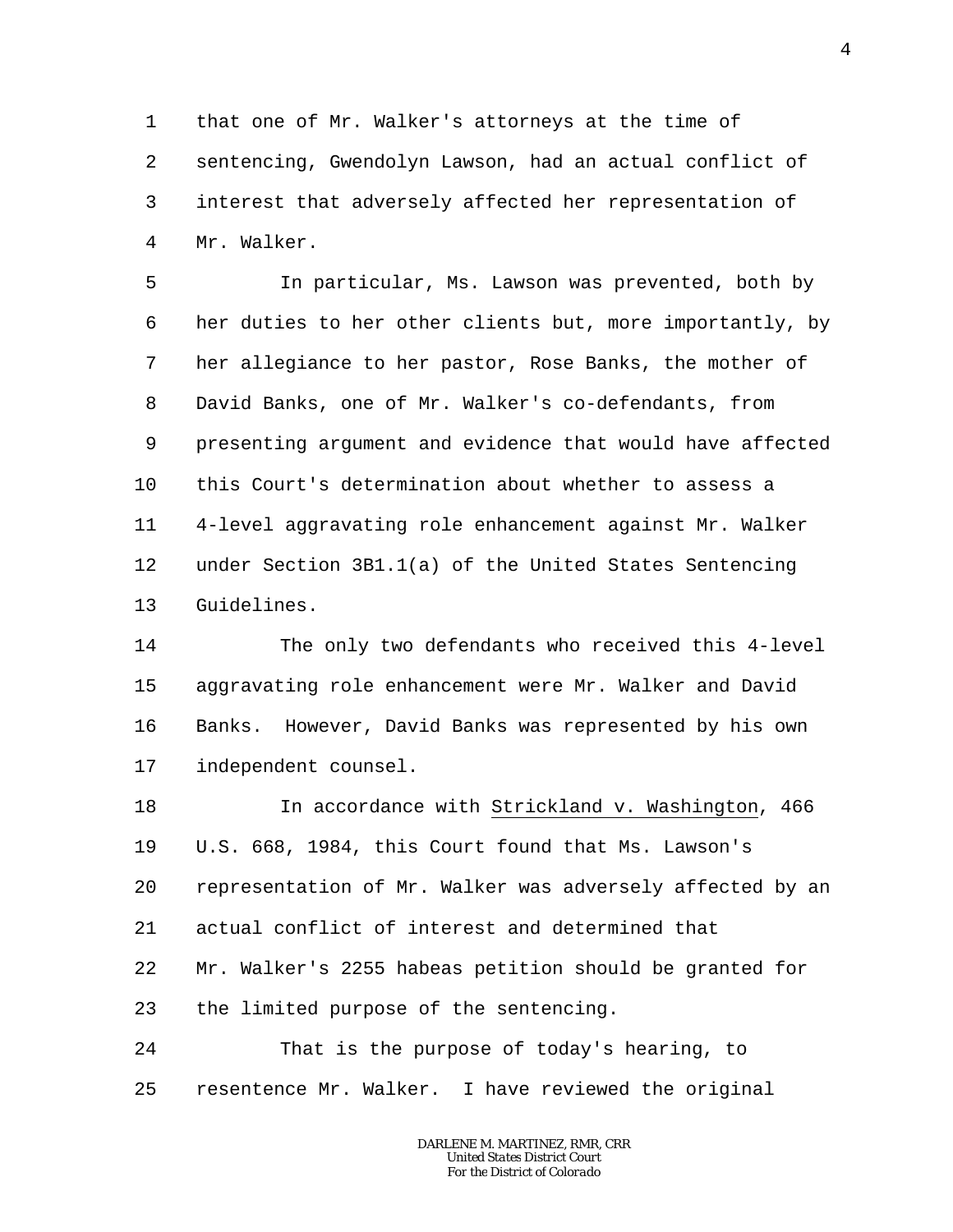1 2 3 4 5 presentence investigation report, Document No. 760, dated April 23, 2012. I have also reviewed the transcripts of the evidence presented at trial. Document No. 1074, the defendant's resentencing memorandum. And Document No. 1077, the Government's resentencing statement.

6 7 8 9 10 11 12 13 14 This Court has determined that an updated presentence investigation report is not necessary because the calculation of Mr. Walker's advisory guideline sentence under the current 2016 version of the Sentencing Guidelines would remain the same as it was when he was originally sentenced, with the possible exception of a 4-level enhancement as an organizer or leader under United States Sentencing Guideline 3B1.1(a), about which the parties have some disagreement.

15 16 17 18 19 20 Now, as I understand it, Mr. Walker contends that the evidence he presented during the hearings that were conducted on his habeas petition support his position that the 4-level enhancement of United States Sentencing Guideline Section 3B1.1(a) for a leadership role in the conspiracy should not be imposed.

21 22 23 24 25 The Government, on the other hand, believes the enhancement should still be applied, but concedes that the additional evidence now a part of the record as a result of Mr. Walker's 2255 petition, demonstrates that at the time he participated in the fraudulent scheme for which he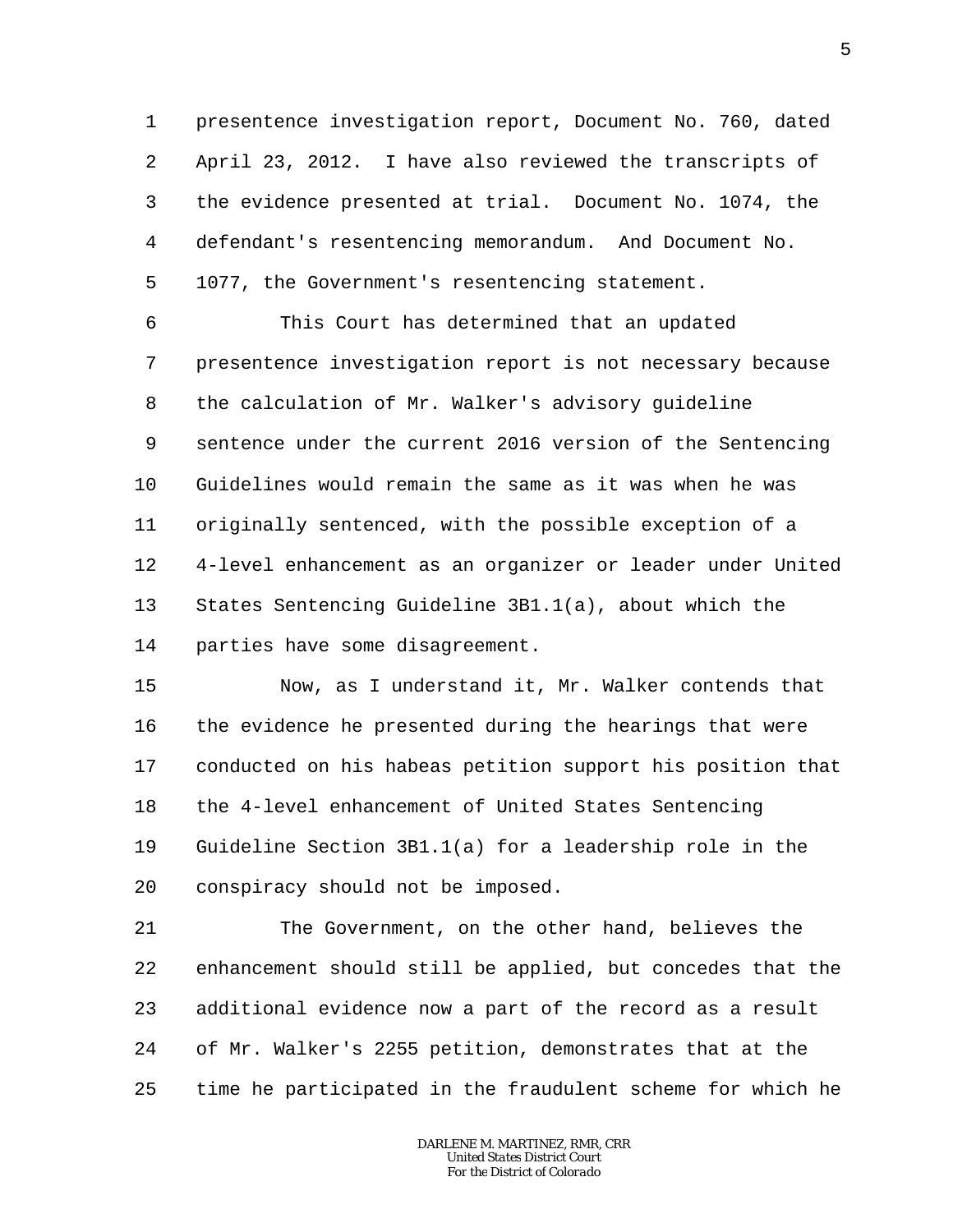1 2 3 was convicted, he faced a unique combination of pressures that, when combined with his history and characteristics, reduces his culpability for that fraud.

4 5 6 7 8 Thus, the Government has no objection to this Court varying downward from applicable guideline range by 4 levels, which would, in effect, negate the effect of the otherwise applicable enhancement for the leadership role of Mr. Walker.

9 10 11 12 13 For the reasons set forth in detail in this Court's original sentencing hearing for Mr. Walker, the Court agrees with the Government that the correct calculation of the advisory guideline range under the United States Sentencing Guidelines is as follows:

14 15 16 17 18 19 20 21 22 23 24 Base offense level of 7 under  $2B1.1(a)(2)$ ; and an additional 18 levels because the loss was more than \$3,500,000 under United States Sentencing Guideline Section  $2B1.1(b)(1)(J)$ ; and an additional 2 levels because the offense involved 10 or more victims under  $2B1.1(b)(2)(A)(i);$  and an additional 2 levels because the offense involved sophisticated means, and the defendant intentionally engaged in or caused the conduct constituting sophisticated means under  $2B1.1(b)(10)$ ; and an additional 4 levels because this defendant was a leader of criminal activity that involved five or more

25 participants.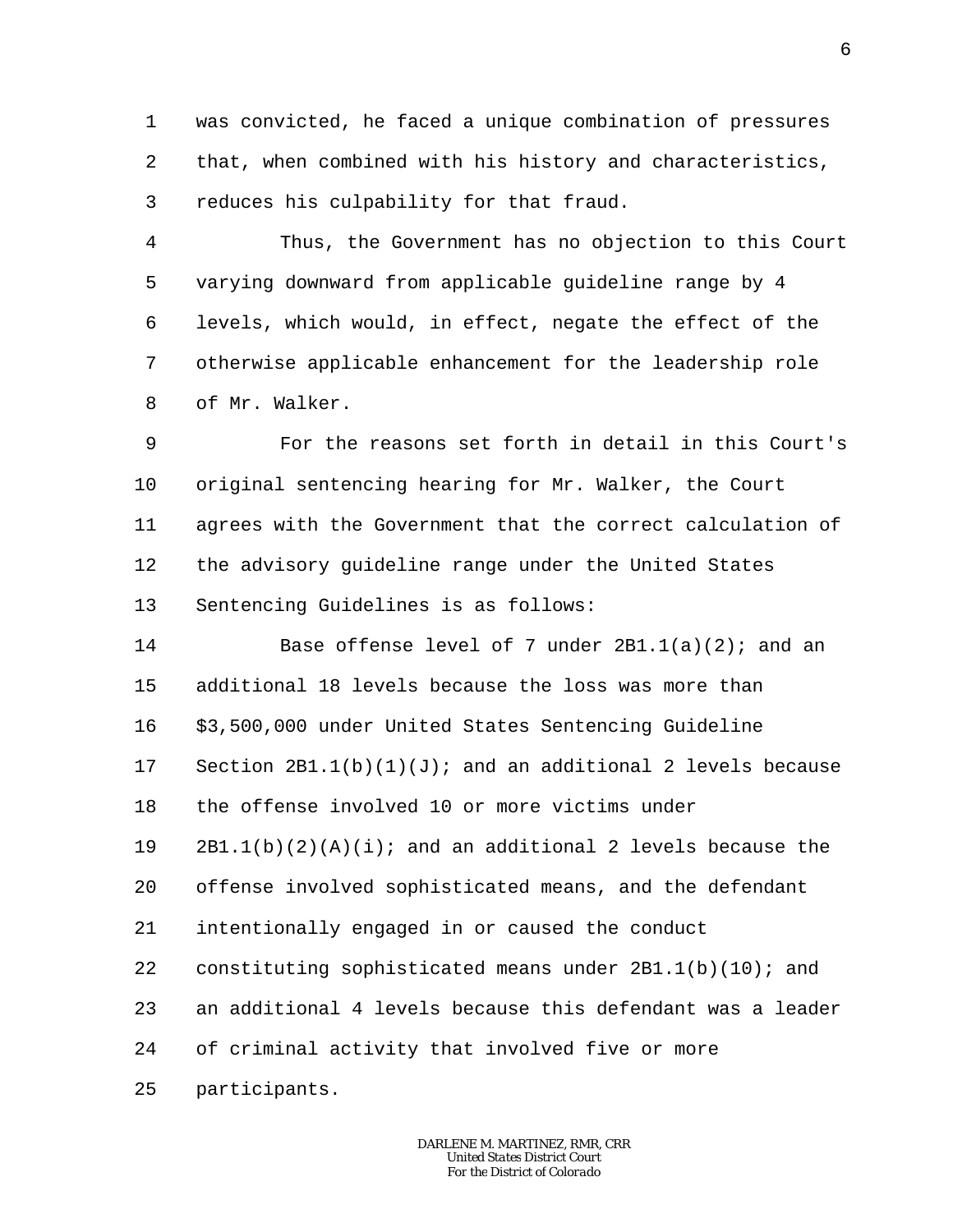1 2 3 4 5 6 The Court, however, with respect to this last one, although it was imposed the for purposes of the variance motion, the Court notes that although Mr. Walker was in an executive position with IRP Solutions, as were his co-defendants, Mr. Walker was charged only in the conspiracy count.

7 8 9 10 Unlike his co-defendants, Mr. Walker was not charged with, nor was he convicted of making any specific false statements in the course of IRP's attempt to sell its software.

11 12 13 Defendant Walker's criminal conduct or criminal history category remains a I. So his guideline range is 135 to 168 months.

14 15 16 The remaining calculations from the original presentence report about supervised release, the fine range, and restitution, all remain unchanged.

17 18 19 20 21 22 23 24 Mr. Walker requests a 6-level variance in offense level based on the 3553(a) factors, which includes the 4-level downward for the leadership role, and then an additional 2 levels. The Government has no objection to the 4-level downward variance in offense level for the leadership role, and takes no position, as I understand it, on the additional 2 levels by Mr. Walker, and leaves that to the Court's discretion.

Based on my review of this case, and after

25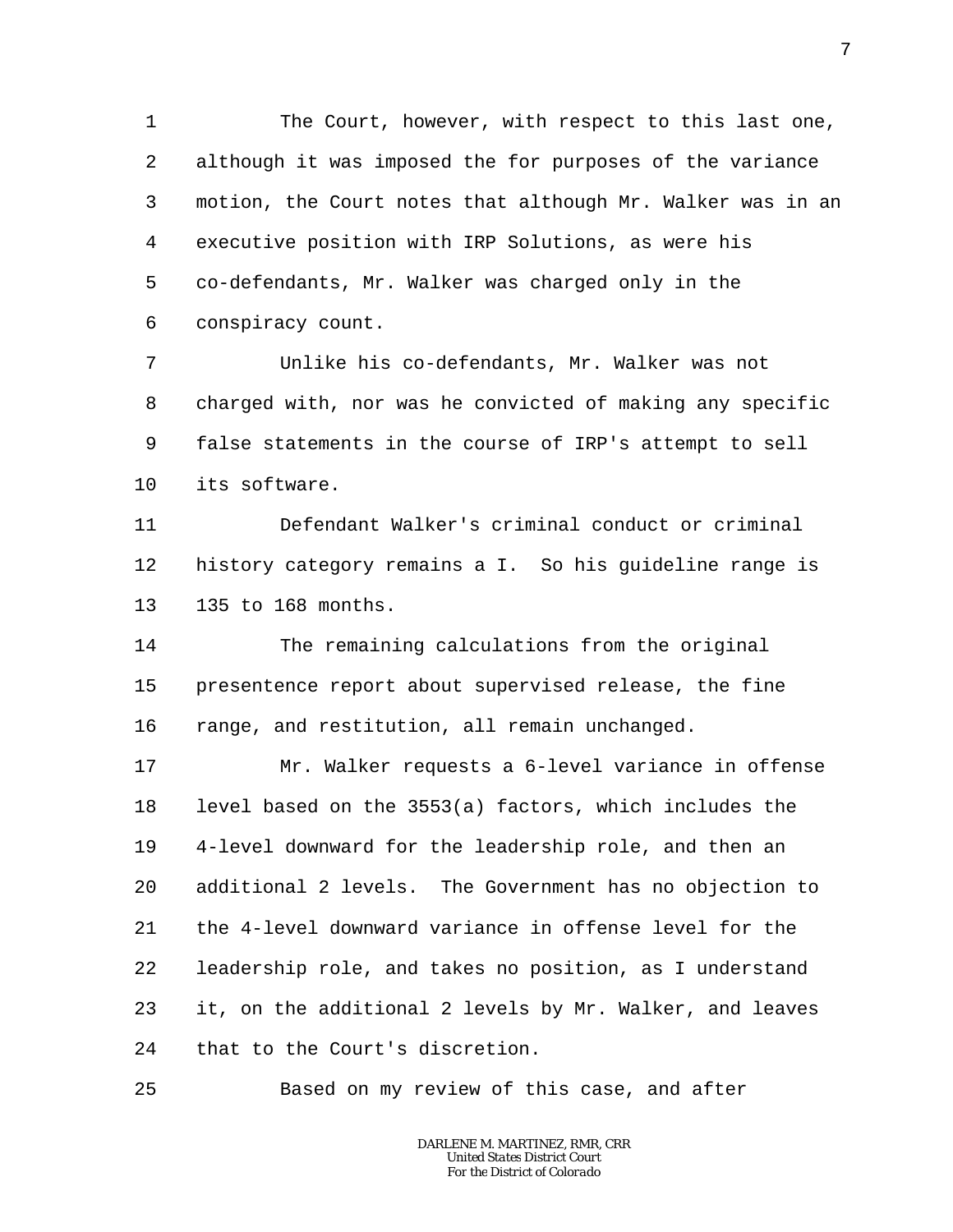1 2 3 4 5 6 7 consideration of the 3553(a) factors, I am inclined to grant the defendant's motion for a variant sentence and vary downward based on the 3553(a) factors and impose a sentence at the bottom of the adjusted guideline range of 70 months of imprisonment, with 3 years of supervised release, and the special conditions that I imposed at the original sentencing hearing, including the restitution.

8 9 10 11 With that being said, Ms. Collins, I will hear from you, then I will hear from Mr. Kirsch, and then, finally, Mr. Walker, if you wish to make a statement to me, I will hear from you.

12 MS. COLLINS: May I have a moment?

13 THE COURT: You may.

14 15 16 17 MS. COLLINS: Your Honor, we -- excuse me. We recognize it is within this Court's sole discretion and authority to determine the appropriate resentence for Mr. Walker.

18 19 At this time we would allow Mr. Walker to make a few words to the Court.

20 THE COURT: All right.

21 22 23 24 THE DEFENDANT: Good morning, Your Honor. I, first, I'm here to acknowledge the wrong that myself and my five co-defendants have done. And it has severely weighed on me for quite awhile. And I am very

25 appreciative of the opportunity to come before you and to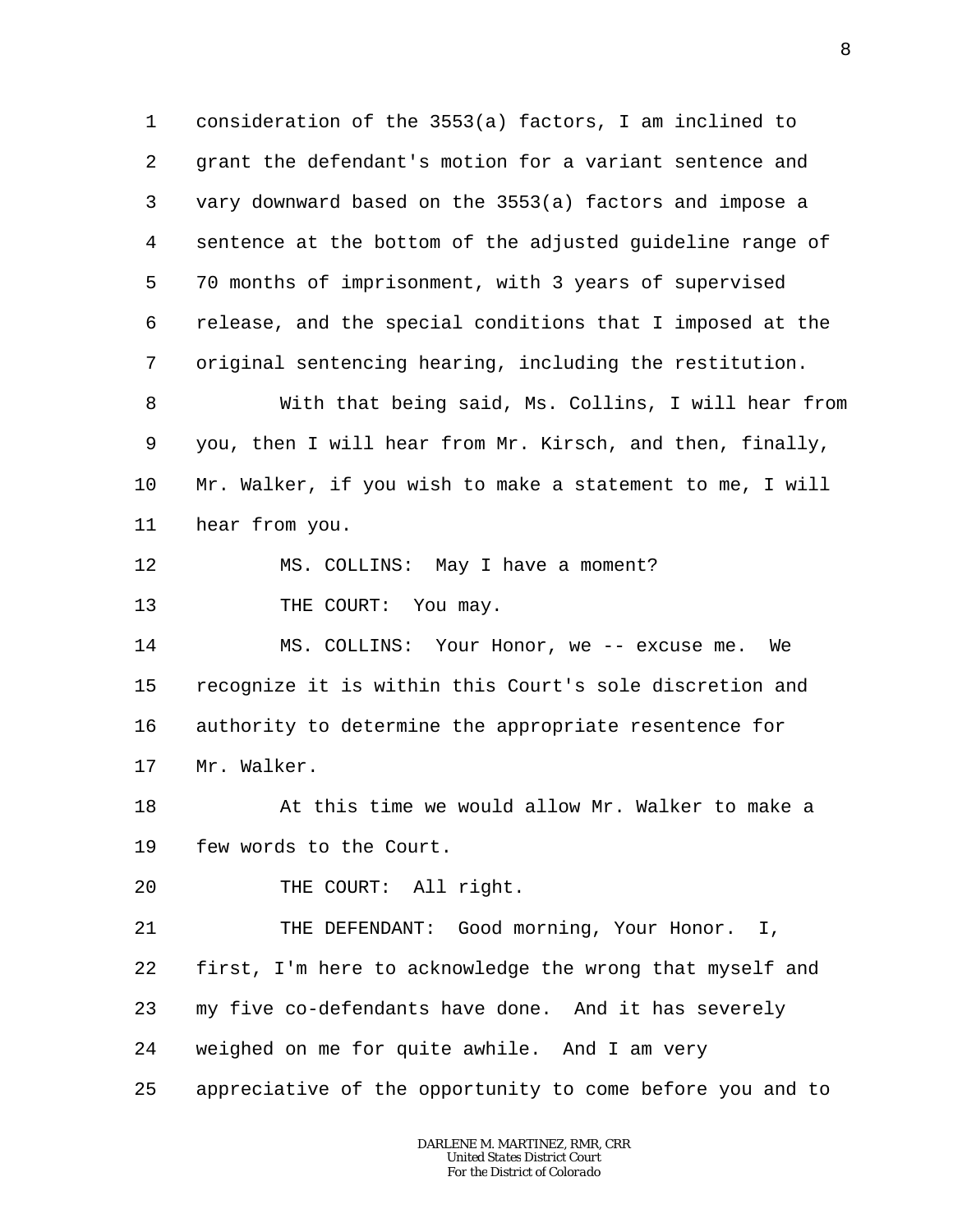1 2 say that what we did was wrong. What we did was immoral. Was unethical.

3 4 5 6 7 And although at the time I had my own justifications for it, they weren't adequate. I was wrong. What we did was wrong, and it was a crime. And, unfortunately, my five co-defendants don't see it that way, but I do.

8 9 10 11 12 And I can't put that on any person, although I was under quite a bit of duress at the time. But my actions and my decisions are my own. And I take responsibility for them. I have remorse for the companies who that \$5 million came from.

13 14 15 16 17 18 19 I realize that it put some of them in great hardship and some of the employees of the staffing companies at great financial hardship because, as I understand it now, some of those people were paid commissions under contracts they signed with us and ended up losing that commission money, and I greatly regret that.

 $20^{\circ}$ 21 22 23 24 25 THE COURT: Excuse me, I hate to interrupt you. Ms. Lawson, are you using a phone? Would you turn your phone off. There should be no phones on in this courtroom. Please turn it off, and put it away. ATTORNEY LAWSON: I don't have a purse to put it in.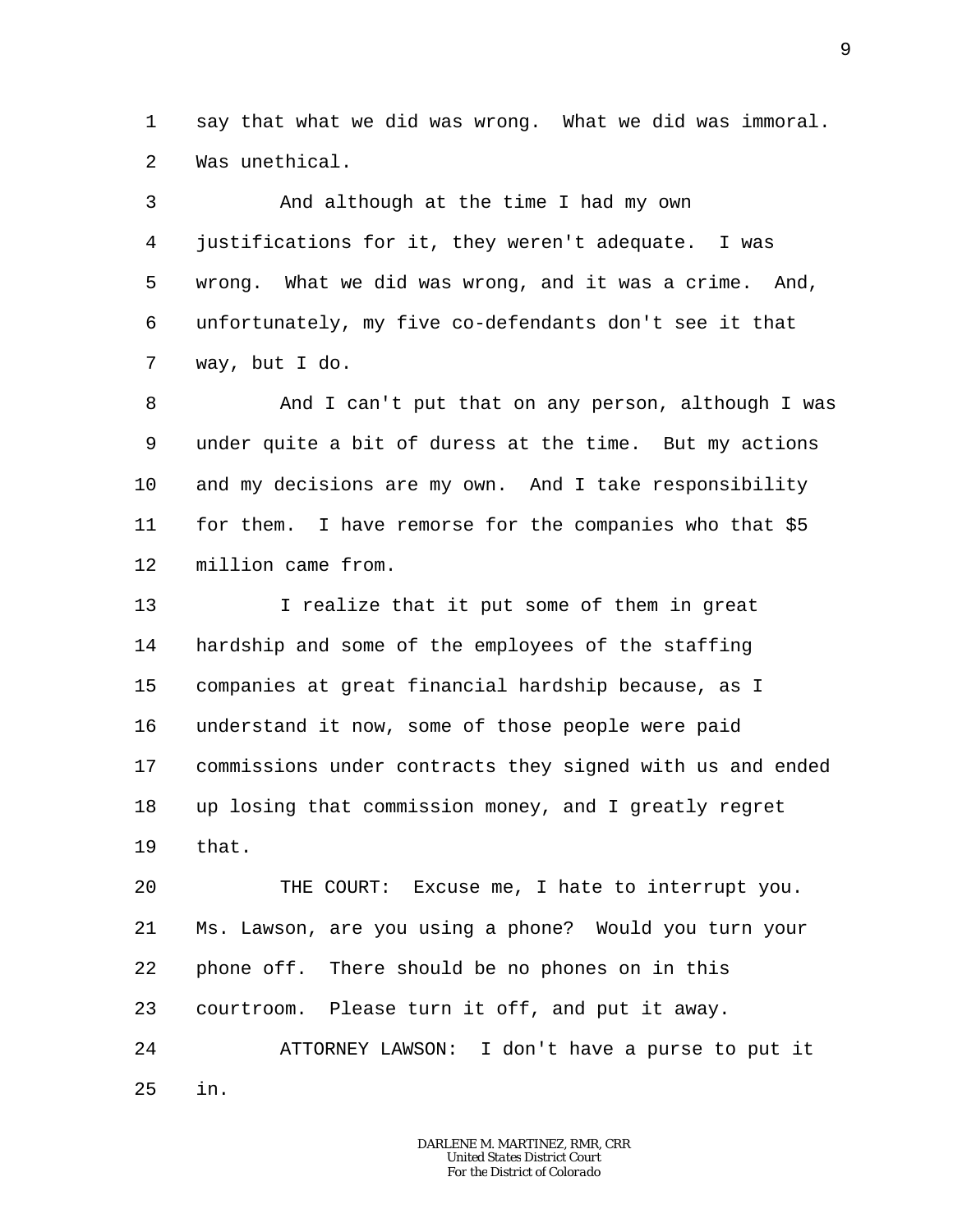1 2 THE COURT: Put it to the side, then. I don't want to have it in your hands.

3 4 5 6 7 8 9 I am sorry, Mr. Walker, you may proceed. THE DEFENDANT: And so I am sorry for what we did. I am sorry for a lot of the things that were done by myself, my co-defendants, and others within our company, and within the church. I have had a lot of time to reflect; 5 years in prison is a long time to think about things.

10 11 12 13 14 15 16 And, spiritually, this has been a great experience for me. It might sound unusual, but this has been a great spiritual journey for me. And, in a way, I gained something that I lost long ago. I lost my -- the Bible calls it liberty in Jesus, because I was spiritually bound. I was in a spiritual condition where I was not free.

17 18 19 20 21 22 23 24 And being away from Colorado Springs Fellowship teaching for awhile gave me a chance to really look into the Word of God for myself. It gave me a chance to search the Scriptures and to see what Christianity is about. And I remember sometimes I would be in Colorado Springs Fellowship thinking, God, if this is all there is to it, something is not right. Because I didn't feel the way I should be feeling according to the Word of God.

But, after some time away, as I said, and being

25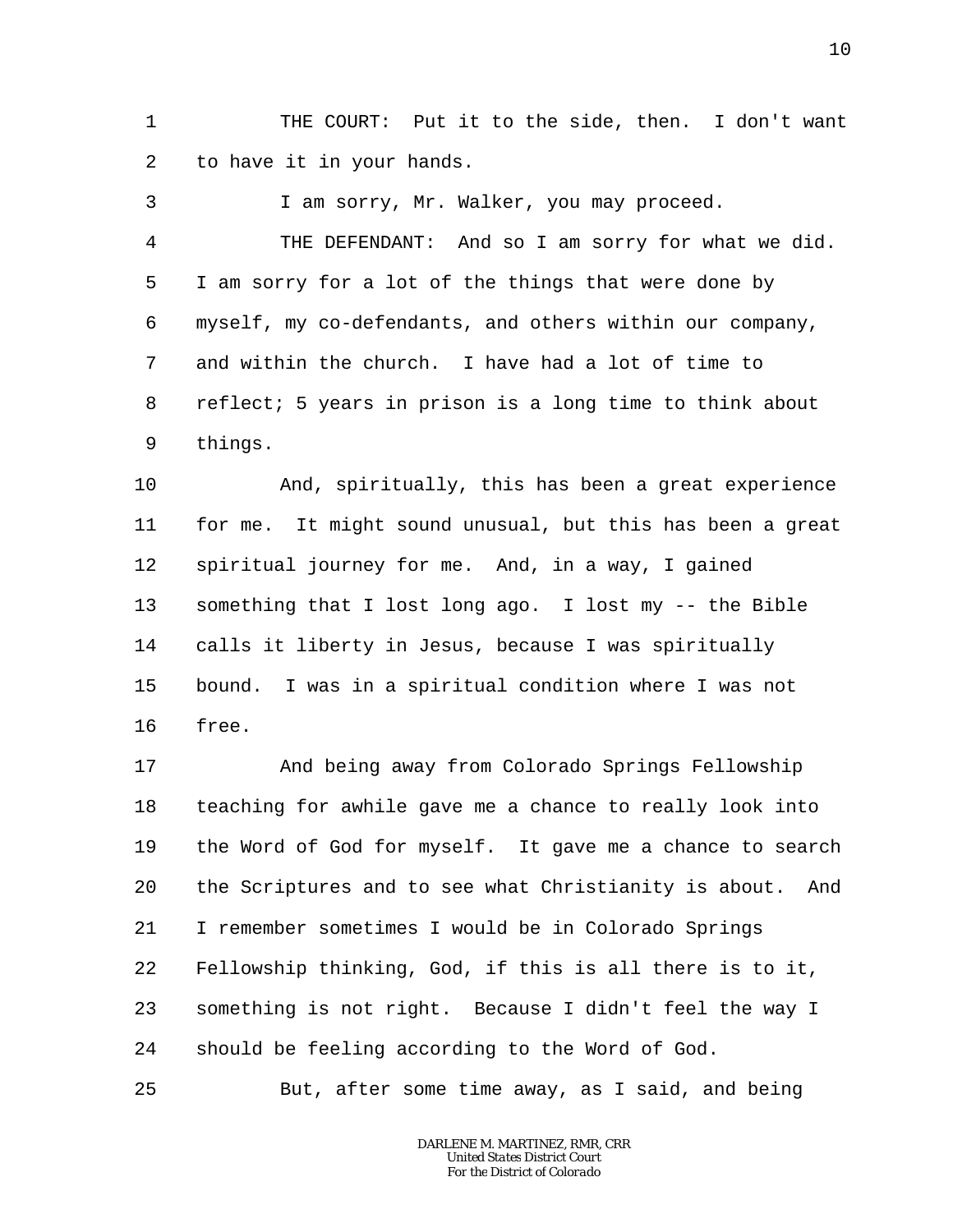1 2 3 4 5 able to reflect and really get into the Scriptures and spend some time with the chaplain there at the prison, my eyes were opened. And suddenly everything became -- my whole walk with my Lord became something that I hoped to have all those years.

6 7 8 9 10 11 12 13 And it made me -- it made me -- it forced me to say something to my co-defendants. It made me say it; what we did was wrong. We shouldn't have done that. And, then, to inflame that wrong, to say that we were led by God. To say that our crime, our sin, was somehow mandated from God, that's a holy being. I told them that makes it worse. That makes it blasphemy. That makes it against the very nature and character of God.

14 15 16 17 18 19 20 And so that has freed me. And although I have lost my family; my wife, who I still love deeply, and my son, they vilify me. But my liberty is in my Lord. And, as I told them, we don't owe an oath to Sister Rose. We owe an allegiance to the one who died and bled for us. That is who we owe our allegiance to. And I'm grateful to have regained my spiritual liberty.

21 22 23 24 25 I thank Chaplain Henderson for the many hours he spent with me, pulling me out of a very bad condition, where I was torn. I was torn, reading what I read, knowing that it was true. But, at the same time, all those years of teachings that this woman is a prophet of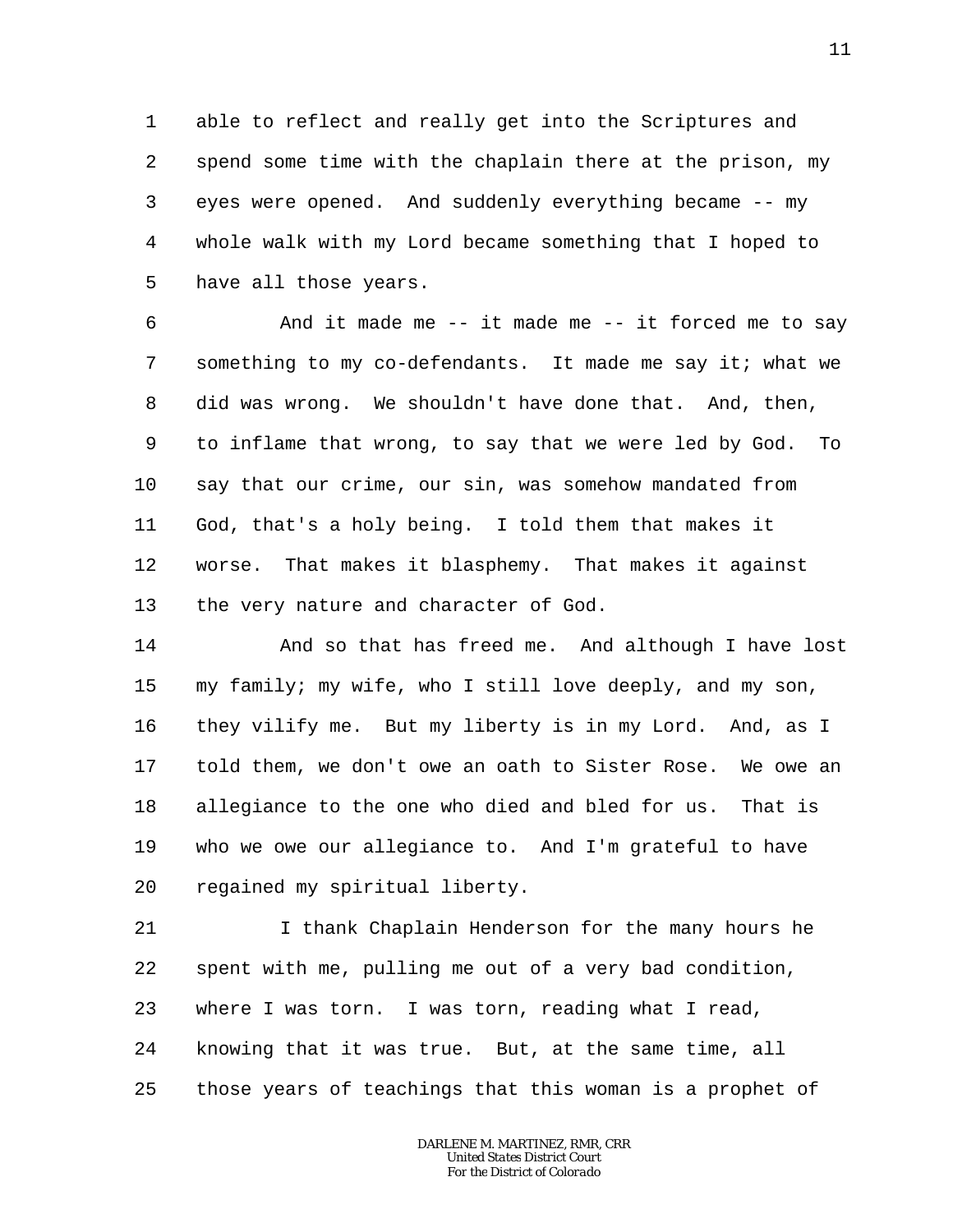1 God. I was torn.

2 3 4 5 And he helped me to realize the truth. He never told me what to do. He never told me what to think. But he pointed me to Scriptures that told me what to do and what to think.

6 7 8 9 10 11 And, so, this has been a great spiritual journey for me. And on the spiritual side, I have to address Ms. Lawson, a long-time friend of mine in the church. And if there had been other church members, I would want to address them, is that we owe our allegiance to the Lord Jesus Christ.

12 13 14 15 16 17 The Bible says -- Pastor Rose says she is a prophet of God, and God has put her in her a place to communicate from Him to us. But the Bible says there is one intersection between God and man, and that is the Lord Christ Jesus. It is not Sister Rose. It is the Lord Christ Jesus, who died for us. That's our intersection.

18 19 20 21 22 23 24 25 He has given us the Holy Spirit to convict us of wrong, to guide us in the truth. That is the Holy Spirit's job. It is not Sister Rose's job. And she told us one time, we were in jail, we were in prison, so that we could learn to be better Christians. That is not God's tool. God's tool for Christians is the Holy Spirit that indwells us, Gwen. He indwells us. He leads us to the truth and into righteousness.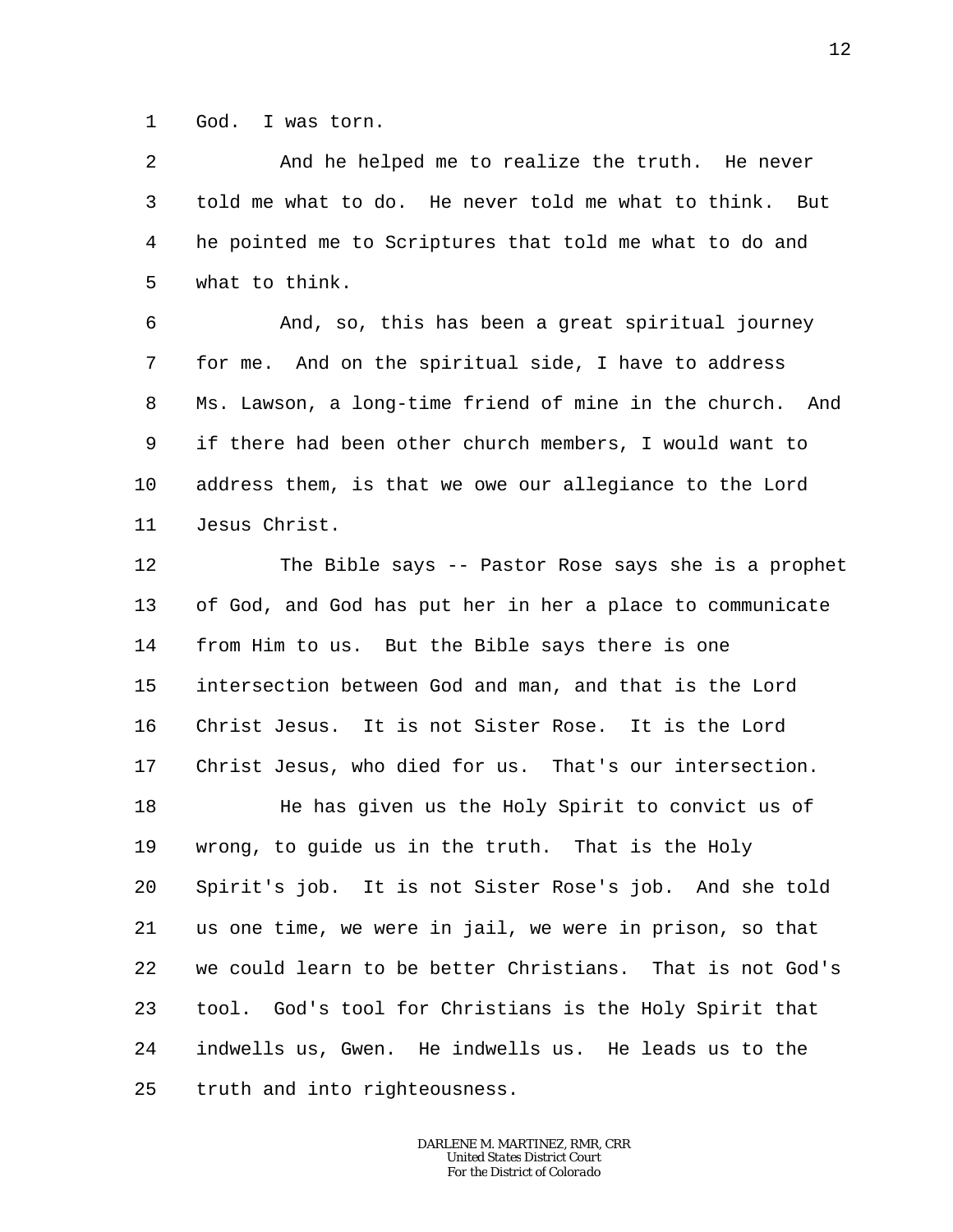1 2 3 4 So I am free. And I thank God I came to a place, probably a year ago, where I could thank God for imprisonment because of what it did for me. It freed me. And I thank Him for that.

5 6 7 8 9 10 Going on, I look forward to living a life of liberty, to be a law-abiding citizen, and to pay whatever restitution I can. That is my responsibility. We took \$5 million from those companies, from those people. And my intention is to pay every bit of it as I can. And I am going to do that.

11 12 13 14 15 16 17 I am going to live an upstanding life. And, Judge, hopefully the next time you hear my name, it will be something good about what I am doing in the community, what I am doing for people. How I am encouraging Christians who have fallen into a place where they are no longer following the Lord, but they are following a person. I hope you hear my name in that context.

18 19 20 21 22 23 24 25 And, my parents, who went through so much because of my position in this church, who were denied a full relationship with their grandson, my only son, and I apologize for that. I love you. They have sacrificed greatly. Paid for my defense when I didn't have the money to do it. I wouldn't be here today looking at this reduction in sentence if it weren't for their love; their unconditional love. Unconditional love.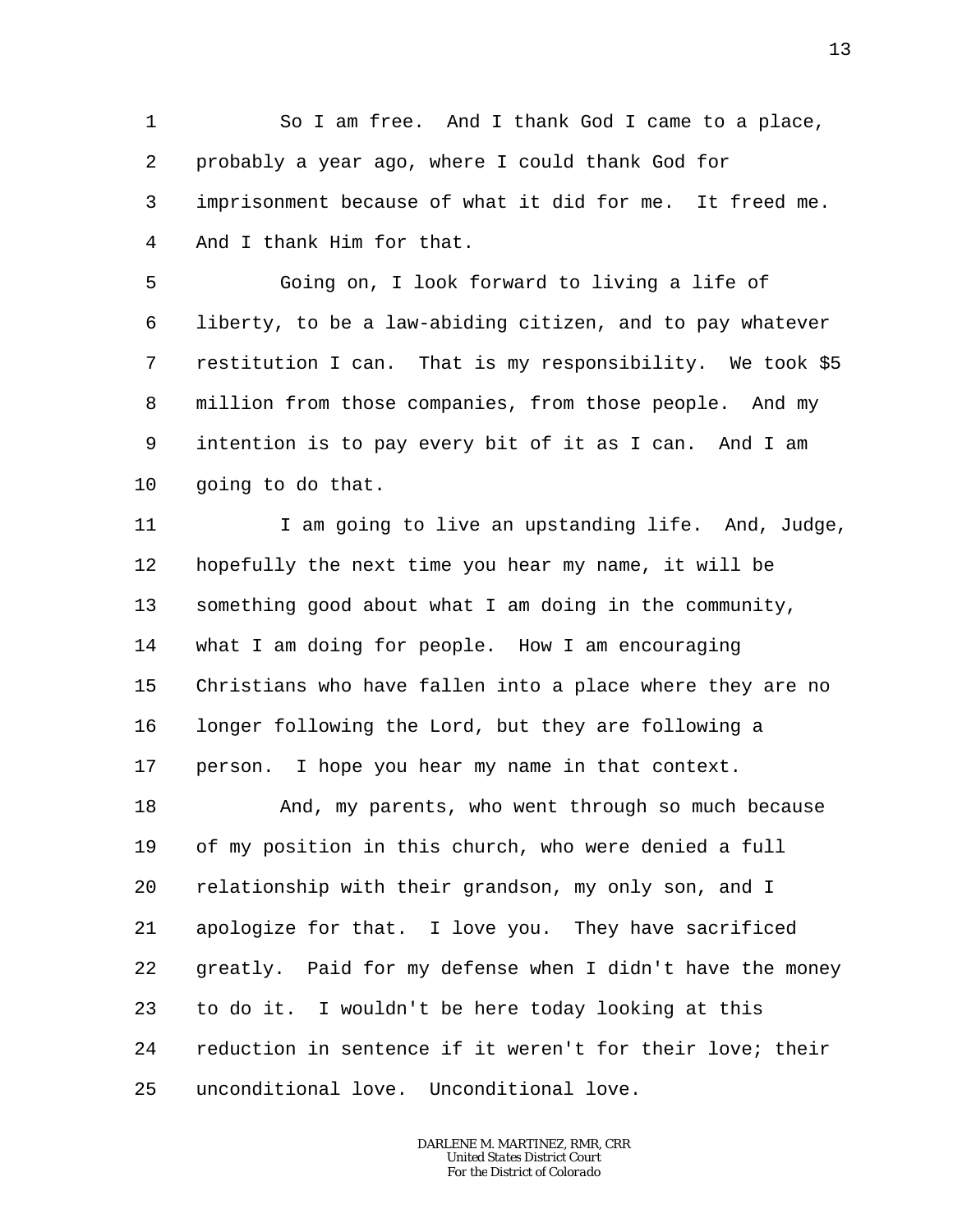1 2 3 And Sister Rose would always say, those people aren't saved. That's an example of Christ's love. That is what Christ wants us to do, is forgive.

4 5 6 7 8 9 10 11 And I know this message will go back to Colorado Springs Fellowship. That is why she is here; to report what she sees. To be obedient to her leader. But we owe our obedience to God. That is who I am going to follow. So, having said all these things, Judge, I thank you for your mercy. I know God has forgiven me long ago because I repented. And I appreciate you extending mercy to me. Thank you.

12 13 THE COURT: Mr. Kirsch, does the Government wish to make any statement?

14 MR. KIRSCH: No, Your Honor. Thank you.

15 16 THE COURT: All right. Mr. Walker, if you and Ms. Collins would please re-approach the podium.

17 18 19 20 21 22 23 24 As a result of the United States Supreme Court's rulings in United States v. Booker and United States v. Fanfan, the United States Sentencing Commission Guidelines have become advisory to this Court. While this Court is not bound to apply those guidelines, it has consulted them and taken them into account along with the sentencing factors set forth at 18 United States Code Section 3553(a).

25

For the reasons previously stated on the record,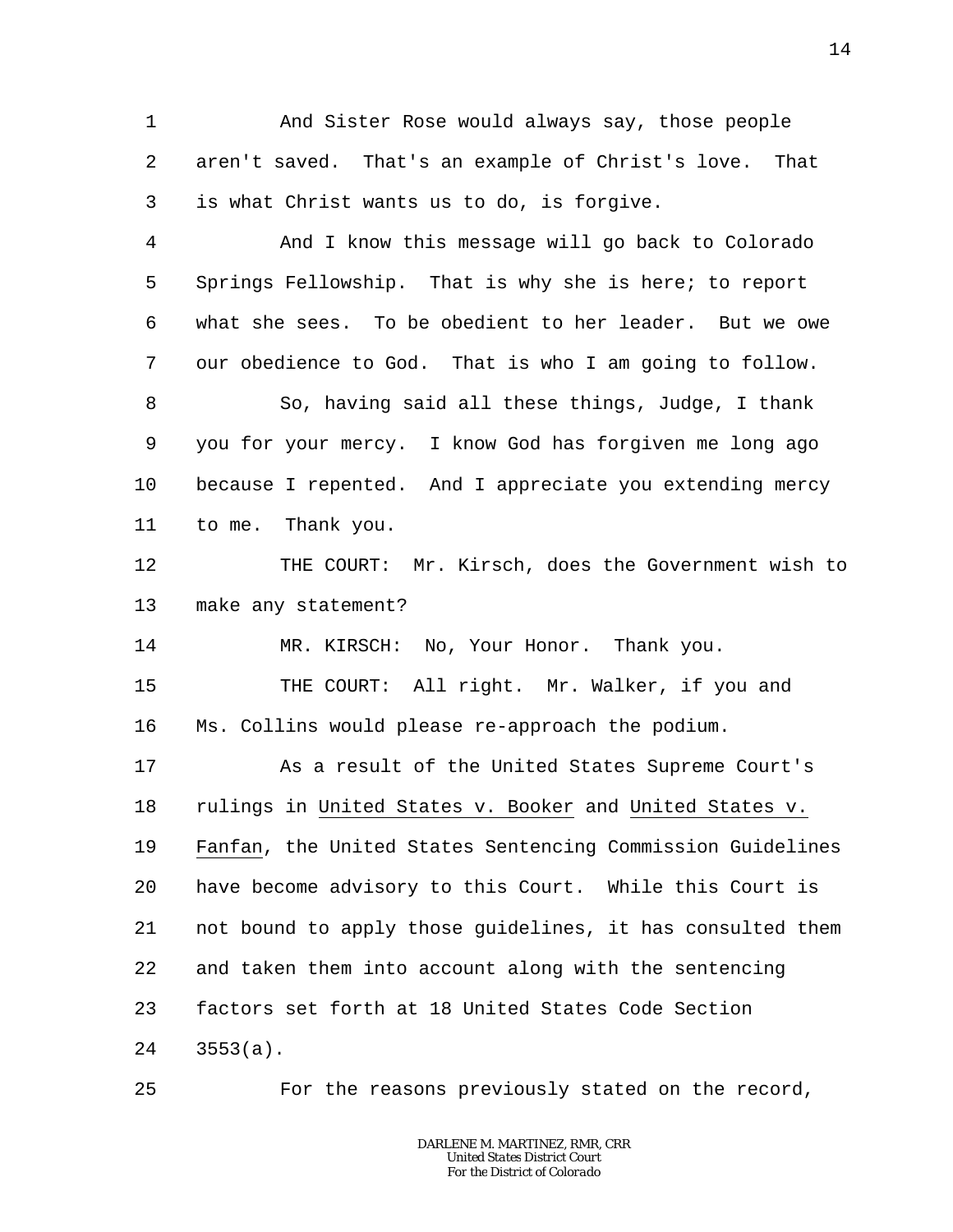1 2 3 4 the Court finds that the evidence presented at trial proved by at least a preponderance of the evidence that the loss in this case was \$5,018,959.66. Therefore, the 18-level upward adjustment is appropriate.

5 6 7 8 9 10 11 12 The offense level involved 42 victims, thus there is 2-level upward adjustment in offense level based on  $2B1.1(b)(2)(A)$ . The offense involved sophisticated means. Thus, the 2-level upward adjustment for sophisticated means is appropriate pursuant to  $2B1.1(b)(10)(C)$ . And the defendant's aggravating role in this criminal conduct justifies the 4-level enhancement pursuant to United States Sentencing Guideline 3B1.1(a).

13 14 15 16 17 Neither the Government nor the defendant have challenged any other aspects of the presentence report, therefore, the remaining factual statements and guideline applications are adopted without objection as the Court's findings of fact concerning sentencing.

18 19 20 21 22 23 The Court finds that the total be offense level is 33. The Defendant's Criminal History Category is a I. That results in an advisory imprisonment range of 135 to 168 months, and a fine in the range of \$17,500 to 10 million plus dollars. The supervised release range is 1 to 3 years.

24 25 Regarding the defendant's motion for a variant sentence, for the reasons previously stated by this Court,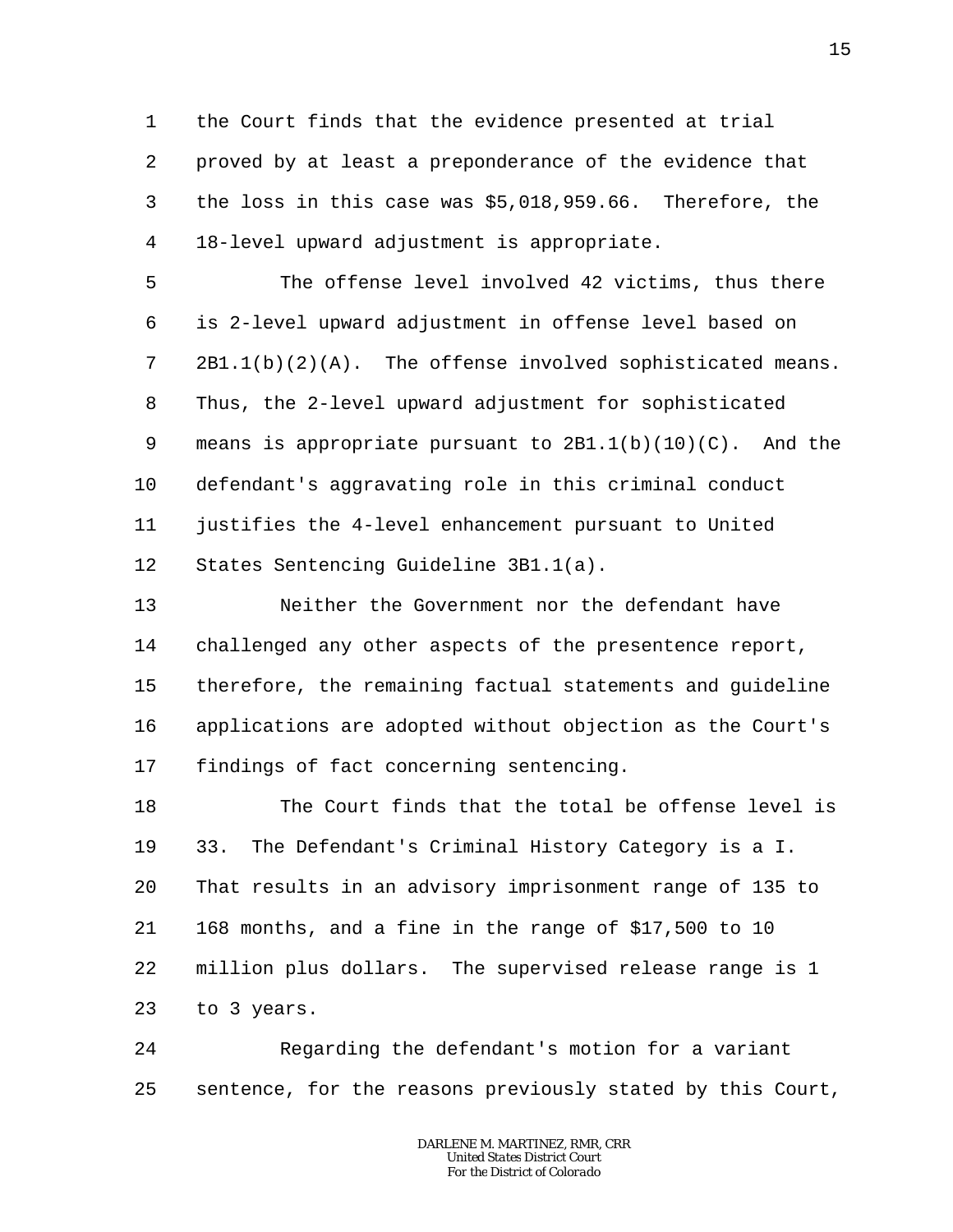1 2 3 4 5 6 and which I will address also after the sentence, the Court finds that when the history and characteristics of the defendant, as well as the nature and circumstances of this offense are juxtaposed with the goals of sentencing, pursuant to 18 United States Code Section 3553(a), a variant sentence is warranted in this case.

7 8 The Court thus grant the defendant's request for a variant sentence.

9 10 11 12 Pursuant to the Sentencing Reform Act of 1984, it is the Judgment of the Court that the defendant, Gary L. Walker, is hereby committed to the custody of the Bureau of Prisons to be imprisoned for a term of 70 months.

13 14 15 16 17 Upon release from imprisonment, he shall be placed on supervised release for a term of 3 years. Within 72 hours of release from the custody of the Bureau of Prisons, he shall report in person to the probation office in the district to which he is released.

18 19 20 21 22 While on supervised release, he shall not commit another federal, state or local crime; shall not possess a firearm, as defined in 18 United States Code Section 921; and shall comply with the standard conditions that have been adopted by this Court.

23 24 25 The defendant shall not unlawfully possess a controlled substance. He shall refrain from any unlawful use of a controlled substance.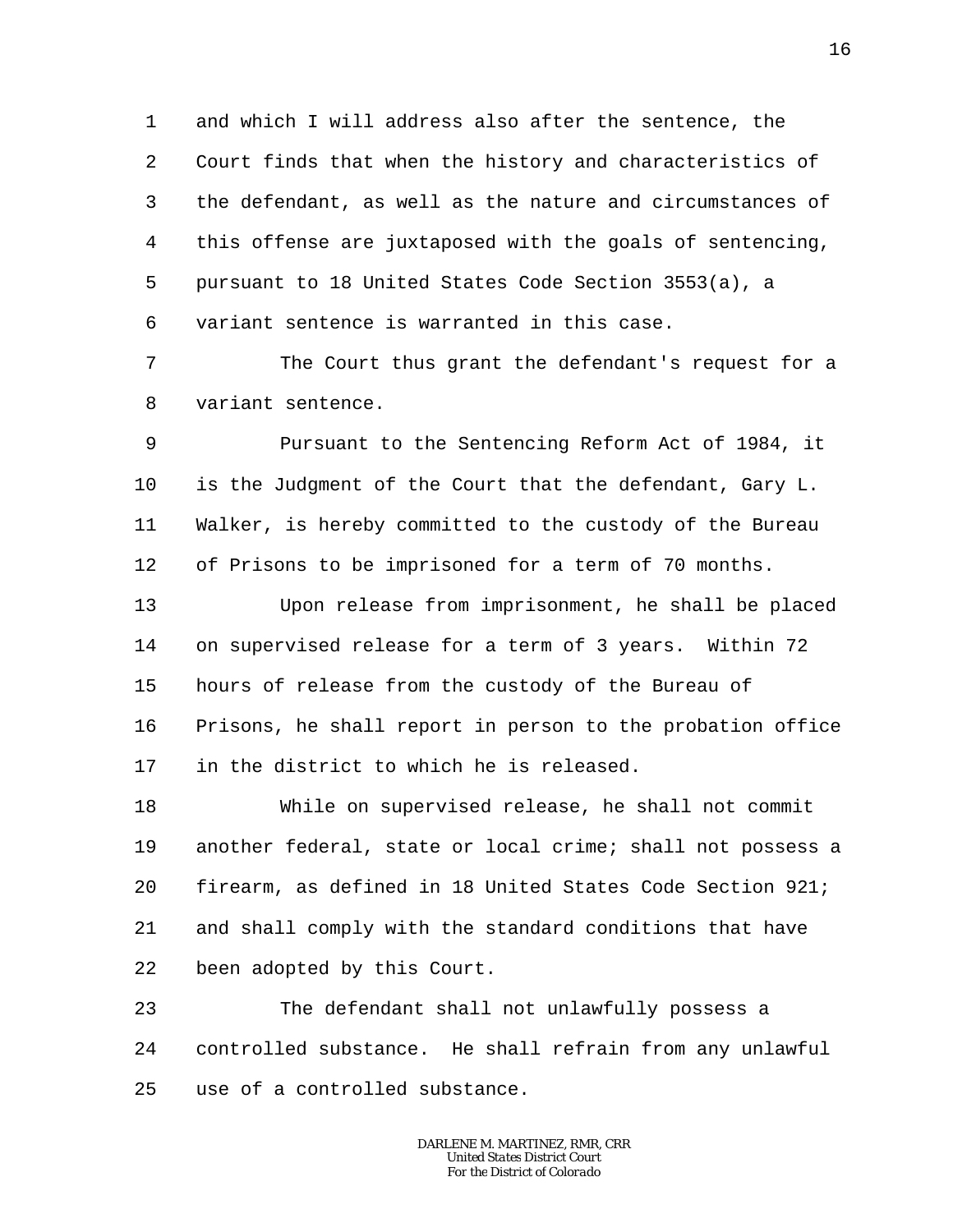1 2 3 4 The Court waives the mandatory drug testing requirements of 18 United States Code Section 3583(d) because the presentence report indicates a low risk of future substance abuse by the defendant.

5 6 The defendant shall cooperate in the collection of DNA as directed by the probation officer.

7 8 9 10 11 The defendant shall also make restitution in the total amount of \$5,018,959.66 to the victims identified by the probation office in the amounts provided by the probation office to the Clerk of the Court under separate cover.

12 13 14 15 16 17 Each victim shall receive an approximately proportional payment based on victim's share of the total loss. Any disbursements returned to the Clerk of the Court as unclaimed or undeliverable shall be deposited into the Court's registry and disbursed to the remaining victims on a pro rata basis.

18 19 20 21 Restitution of this amount is ordered jointly and severally with co-defendants Demetrius K. Harper, David A. Banks, Clinton A. Stewart, David A. Zirpolo, and Kendrick Barnes.

22 23 24 25 The Court has determined that the defendant does not have the ability to pay interest, and it is ordered that the interest requirement is waived for the restitution.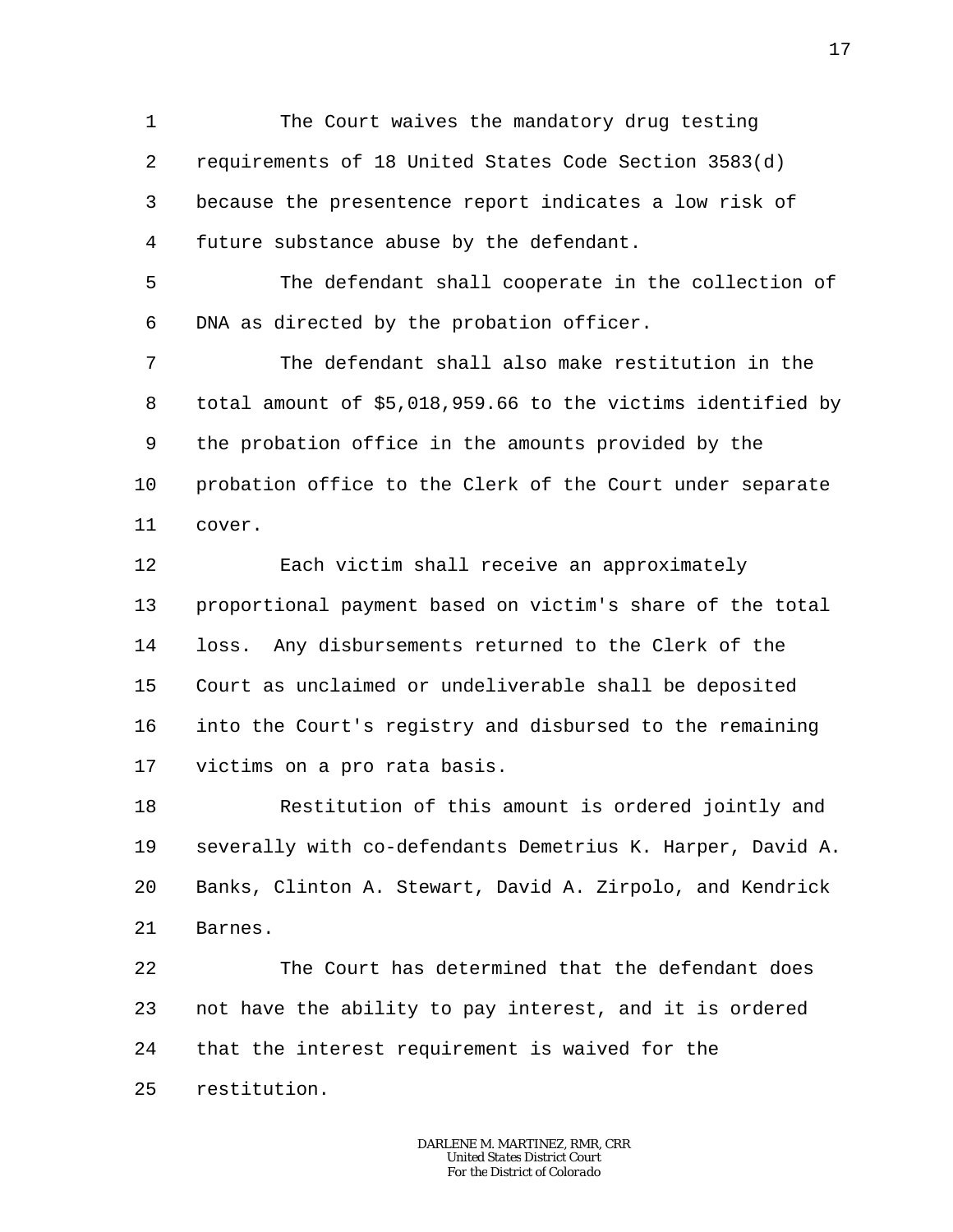1 2 3 4 5 6 7 8 9 The Court finds that the following special conditions of supervision are reasonably related to the factors set forth at 18 United States Code Section 3553(a) and 3583(d). Further, based on the nature and circumstances of this offense and the history and characteristics of this particular defendant, these conditions do not constitute a greater deprivation of liberty than reasonably necessary to accomplish the goals of sentencing.

10 11 12 13 14 15 The defendant shall not incur new credit charges, open additional lines of credit, or obtain or enter into any finances agreement or arrangement without the approval of the probation officer unless he is in compliance with the periodic payment obligations imposed pursuant to this Court's judgment and sentence.

16 17 18 19 20 21 As directed by the probation officer, the defendant shall apply any moneys received from income tax refunds, lottery winnings, inheritances, judgments, and any anticipated or unexpected financial gains to the outstanding court-ordered financial obligations in this case.

22 23 24 25 The defendant shall make payment of the restitution obligation that remains unpaid at the commencement of supervised release. Within 60 days of release from confinement, he shall meet with the probation officer to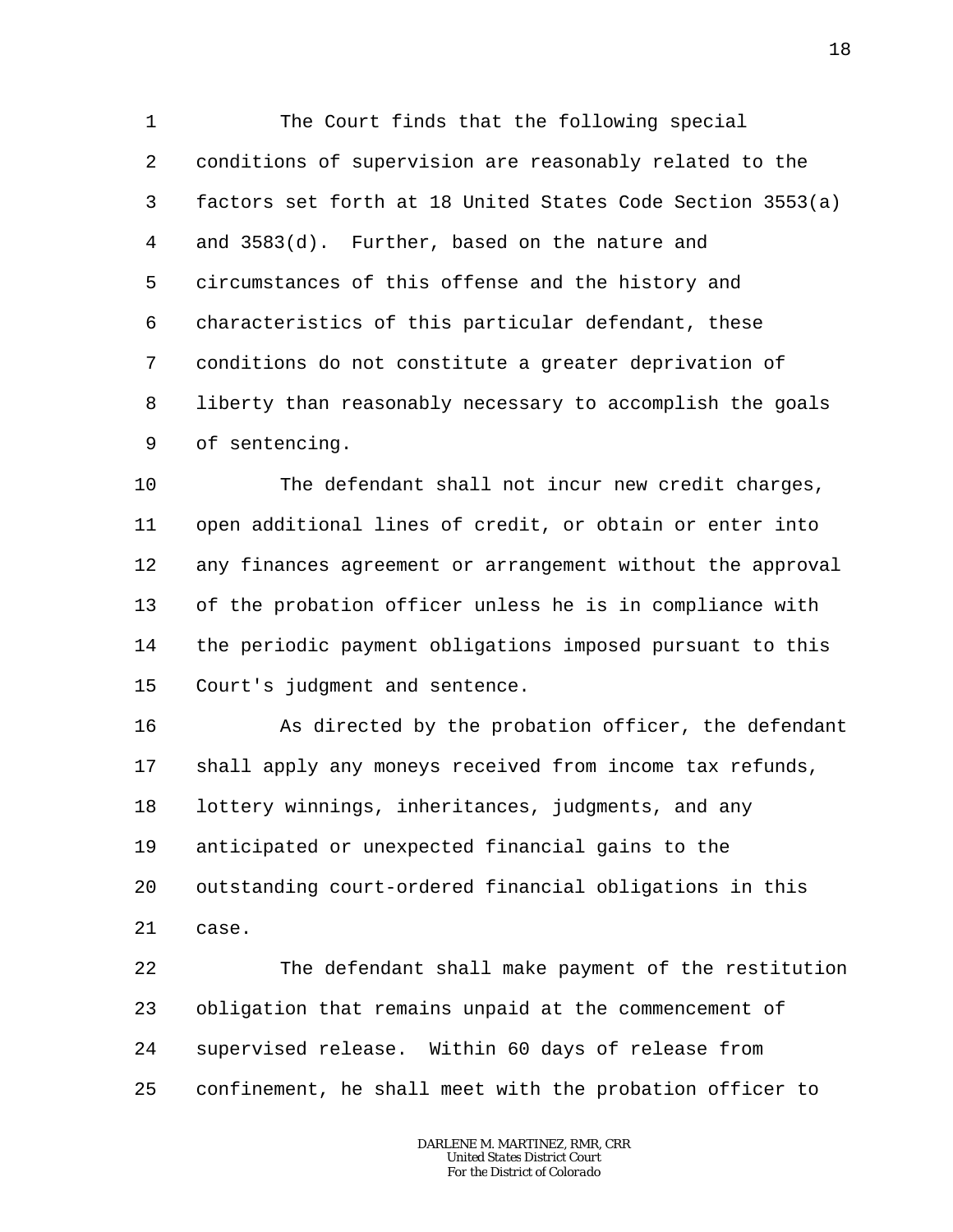1 develop a plan for the payment of restitution.

2 3 4 He shall document all income or compensation generated or received from any source, and provide such information to the probation officer as requested.

5 6 7 8 9 10 11 The plan of payment will be based upon the defendant's income and expenses, with the restitution amount to be paid in monthly installment payments. Such monthly installment payments shall be at least 10 percent of the defendant's gross monthly income. The plan for payment shall be reviewed with the probation officer semi-annually.

12 13 14 15 Because this sentence imposes restitution, it is a condition of supervision that he pay in accordance with this order and the schedule of payment sheets that is developed.

16 17 18 The defendant shall not engage in any business activity unless the activity is approved first by the probation officer.

19  $20^{\circ}$ 21 He shall pay a special assessment of \$100. The Court finds that he does not have the ability to pay a fine, so the Court waives the fine in this case.

22 23 24 25 It is ordered that the payment of the special assessment and restitution obligation shall be due immediately. Any unpaid restitution balance upon release from incarceration shall be paid in the monthly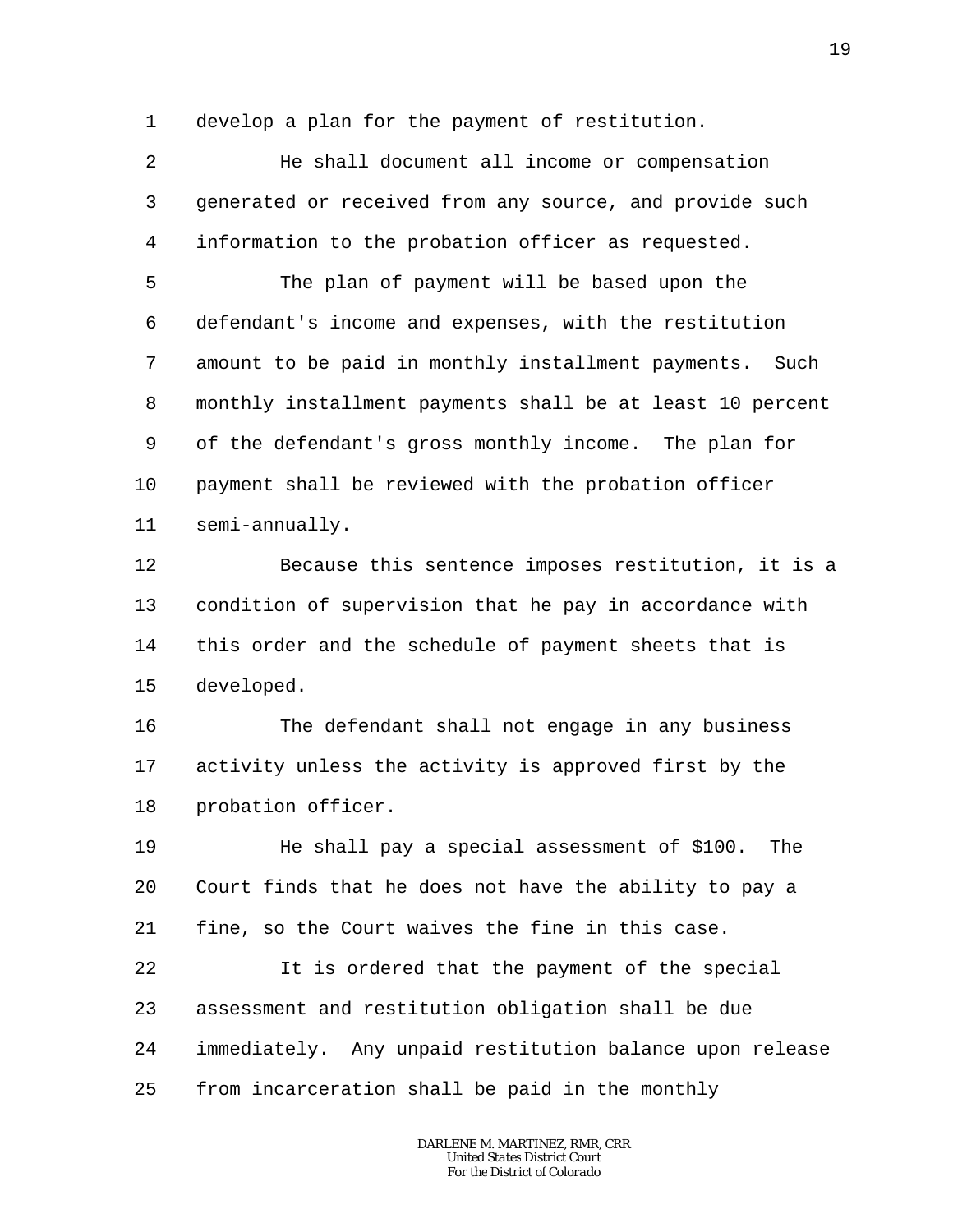1 installment payments ordered herein.

2 3 4 5 6 7 8 Now, Mr. Walker, at your original sentencing I told you, and I will tell your parents, since they are here now, that I do take my task of sentencing very seriously, because I understand how it impacts your life, whatever sentence I impose. And I want to be fair to you. I want to be fair to everyone in meting out the justice that is required for the crime that you committed.

9 10 11 12 13 On the other hand, I also have an obligation to the public and to society to protect them from further crimes, to promote respect for the laws of the United States, to provide a just punishment, but one that will deter you and others from committing similar criminal conduct.

14 15 16 17 18 19 Now, you indicated to me that it took you more than 2 years to break your allegiance from Pastor Banks and the Colorado Springs Fellowship and to accept full responsibility for your actions and your conduct and to appreciate the economic harm that you caused others by your conduct.

20 21 22 23 24 25 And, I agree with you, you were really fortunate that you came to see the light and that your questioning of the morality of the conduct of your co-defendants and the others involved in this conspiracy, caused Pastor Banks to put you out of the church and to cut you off from everyone associated with Colorado Springs Fellowship,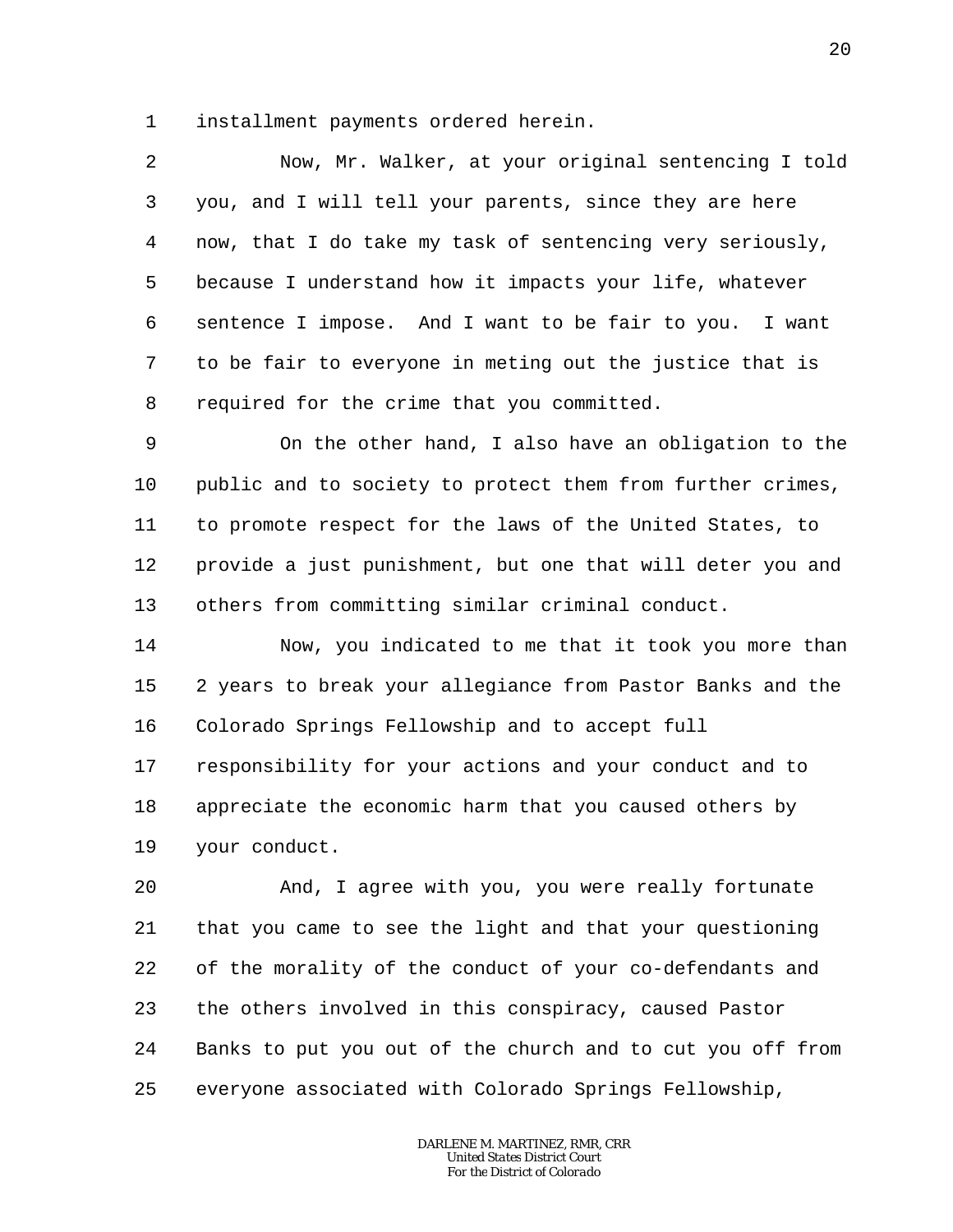1 2 3 because that was the way you were able to escape her exercise of pervasive influence over all aspects of your life.

4 5 6 7 8 And I know it came at a heavy price, in that you lost your wife and your son and your entire social group, including the camaraderie of your co-defendants and the other parishioners, because Pastor Banks forbade them to have any contact with you.

9 10 11 12 13 Now, during the evidentiary hearing, there was evidence demonstrating the extent of the coercion that you and others were subjected to by Pastor Banks, and your inability to challenge or evade the directions received from her as a result of the duress that was imposed.

14 15 16 17 18 Now, this Court finds it hard to fathom how someone, who holds yourself out as a prophet of God and as a Christian, could be as vindictive and mean-spirited as Pastor Banks. But it is clear that she was doing all she could to retain her hold on you.

19 20 21 22 23 24 25 In the letter that she wrote to you after you questioned the authenticity of her claims to have provided the IRP-6 with directives from God and the morality of what you and your co-defendants had done, Pastor Banks wrote that you were a "traitor" and "the king of [her] enemies." She excommunicated you from the only community you had known for the past 30 years, and she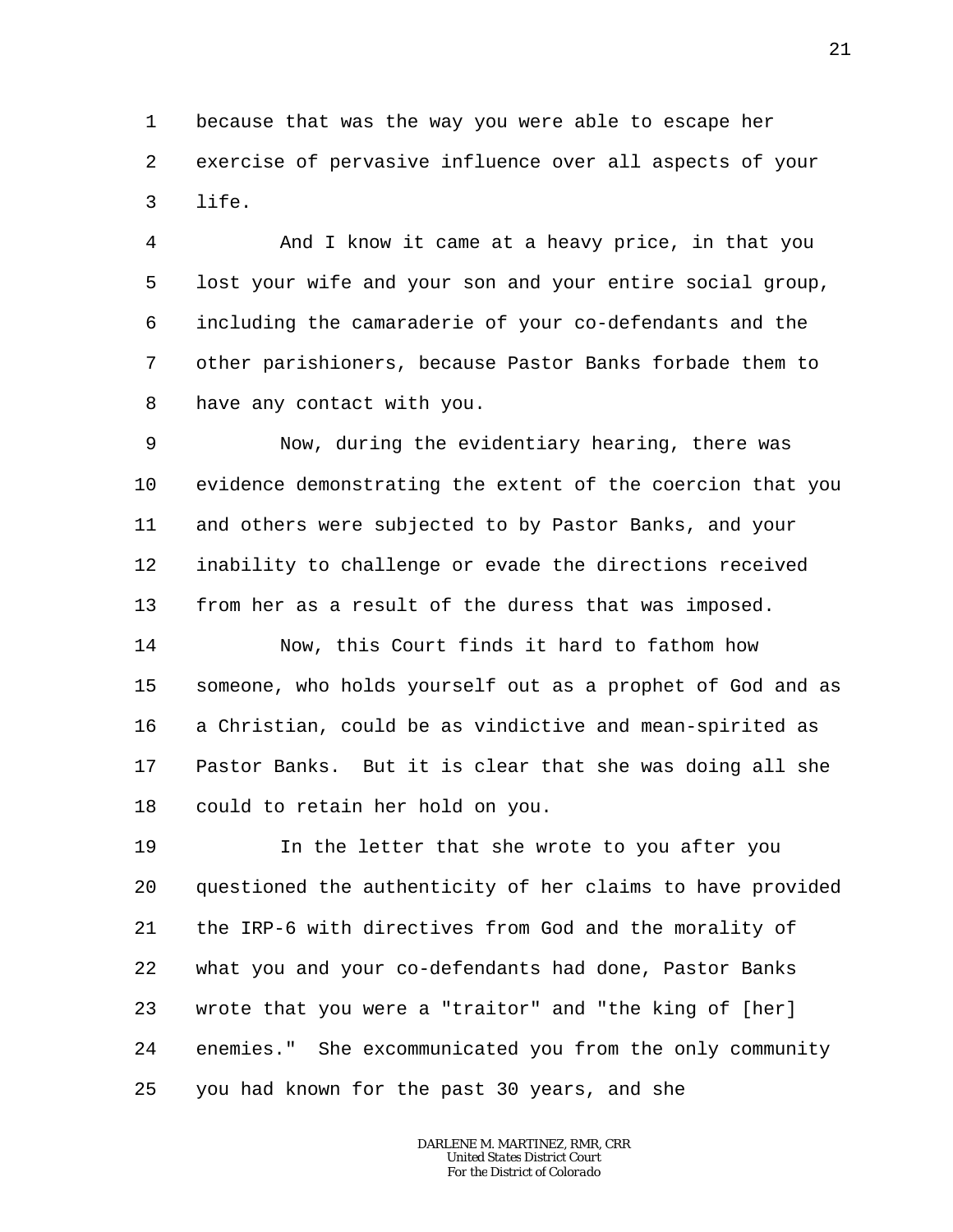1 2 3 4 5 unconditionally alienated you from your wife and son. She also went on to vilify and "prophesy" cancer on your parents, and indicates that she dreams of life in a wheelchair for you. That is not something that somebody who is Christian would do or say.

6 7 8 9 10 11 She says, "Your dad has cancer in his mouth because of all the lies he talked about to whoever would listen. Your mom and dad are quick to believe evil about people because they are evil. Watch it, your dad and mom will suffer with cancer and pay the price for what they have said against me, our family and our church."

12 13 14 15 16 17 18 19 With respect to you, she says, "The muscle disease will bring you down and you will acknowledge that you lied." "God is going to bring you down and people will look at you and pity you. The muscle condition will continue to get worse every day. The dream will come true; you will be in that wheelchair." That is not something that a Christian person would ever wish on anyone.

20 21 22 23 24 Your personal history and the characteristics that you presented demonstrate that although you have been on this earth for 54 years, you have lived, with the exception of this crime, a law-abiding life. You have no criminal history whatsoever.

25 At your original sentencing, I told you that I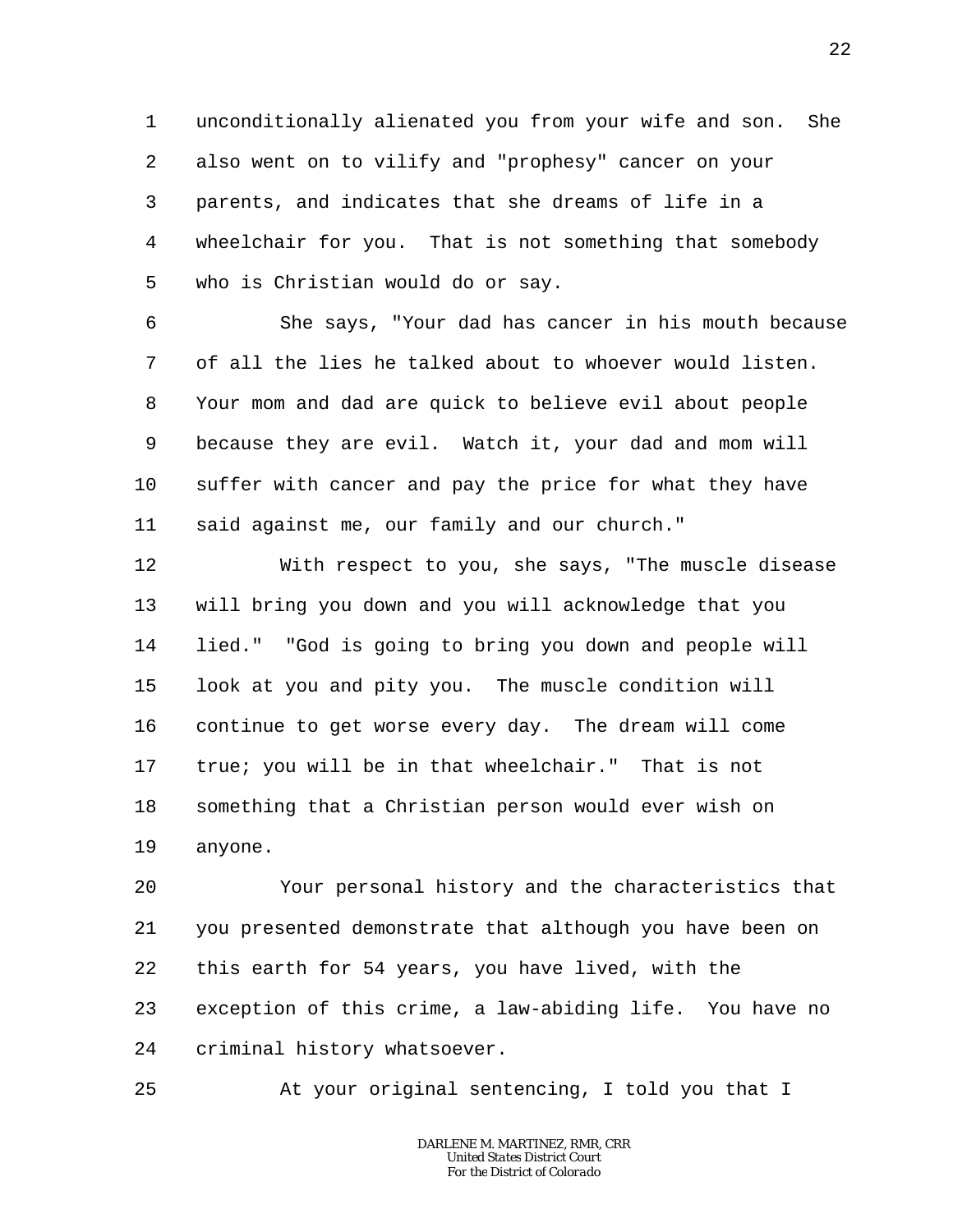1 2 3 4 5 6 found it very sad that you were in this position, because you are a very bright, intelligent, and personable man who exhibits a lot of charisma and leadership. And, as I told you then, based on your representation of yourself at trial, it is clear to me that you would have made a great lawyer.

7 8 9 Yet, instead of using your God-given gifts and talents to advance yourself legally, you chose to use them in a way that was fraudulent and criminal.

10 11 12 13 14 15 16 17 18 19 20 21 But after your hearing, I have a better understanding of why you did what you did. I could see the hold Pastor Banks had on you. And despite all she has done to you, to try to control you by isolating and alienating you from anyone outside the church, including your parents for 10 years, then after you began to slip out from under her control when you were in prison, she sought to punish you by isolating you from your son and wife and your fellow church members and your co-defendants when you raised the slightest question about the morality of the conduct in which you were all involved with in this fraud.

22 23 24 25 Yet, during your testimony here, you continued to refer to her in a very respectful and almost reverent manner, despite all of that. So I advise you to be very careful.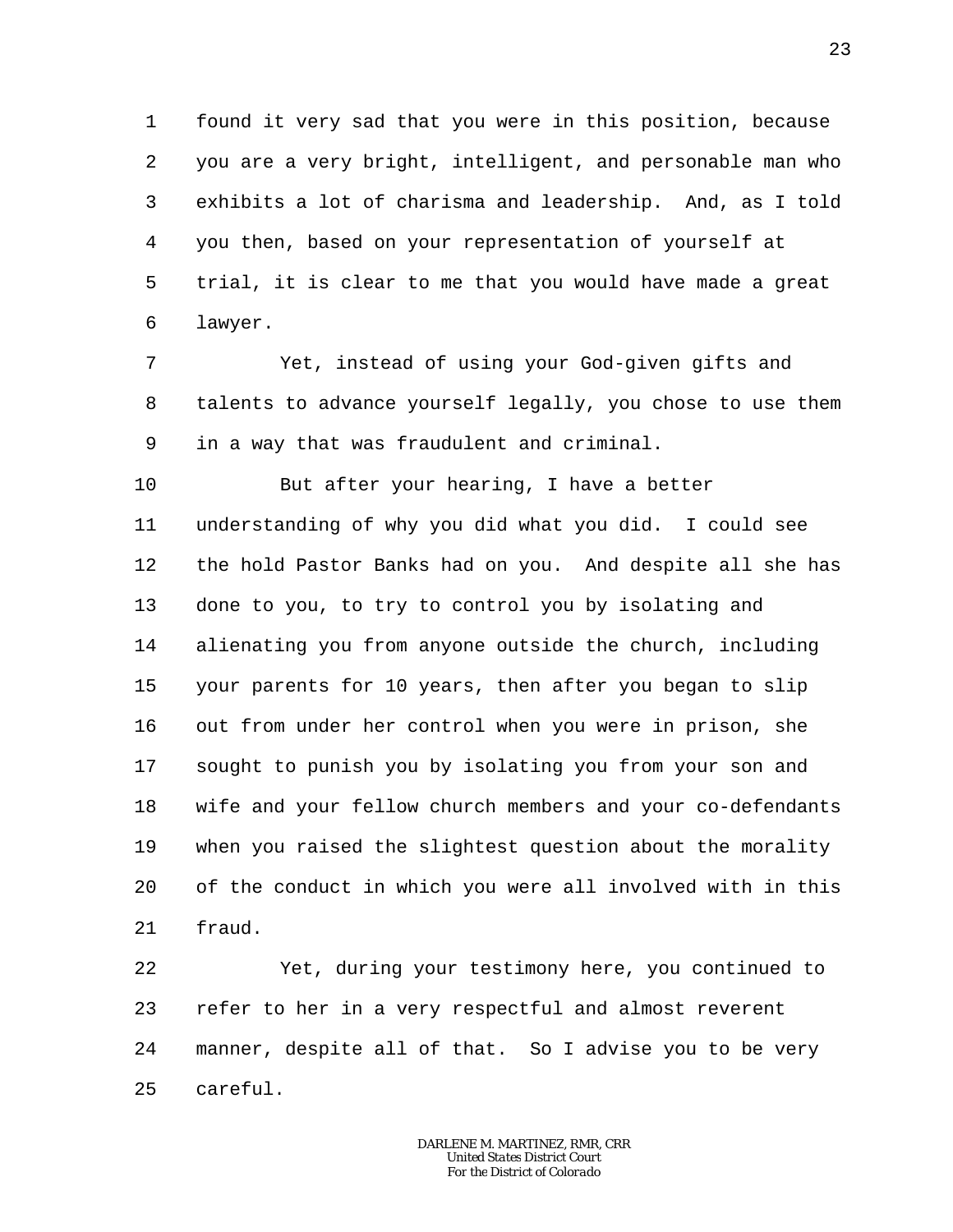1 2 3 4 5 I believe that a sentence of 70 months of imprisonment and 3 years of supervised release does reflect the seriousness of this offense and is a sufficient, but not greater than necessary, sentence to achieve the purposes of sentencing.

6 7 8 9 10 11 Now, Mr. Walker you are advised that you have the right to appeal this conviction -- appeal the conviction and sentence. If you desire to appeal, a Notice of Appeal must be filed with the Clerk of the Court within 14 days after entry of Judgment or your right to appeal will be lost.

12 13 14 15 If you are not able to afford an attorney for an appeal, the Court will appoint one to represent you. And, if you request, the Clerk of the Court must immediately prepare and file a Notice of Appeal on your behalf.

16 17 Is there anything further that needs to be brought to my attention?

18 MS. COLLINS: No, Your Honor. Not from us.

19 MR. KIRSCH: No, Your Honor. Thank you.

20 21 THE COURT: All right. Mr. Walker, best of luck to you.

22 23 24 25 PROBATION OFFICER: I am sorry, Your Honor, I have one quick clarification. Since the time of the original judgment, the standard conditions of supervision have changed. And so I wanted to inquire of the Court whether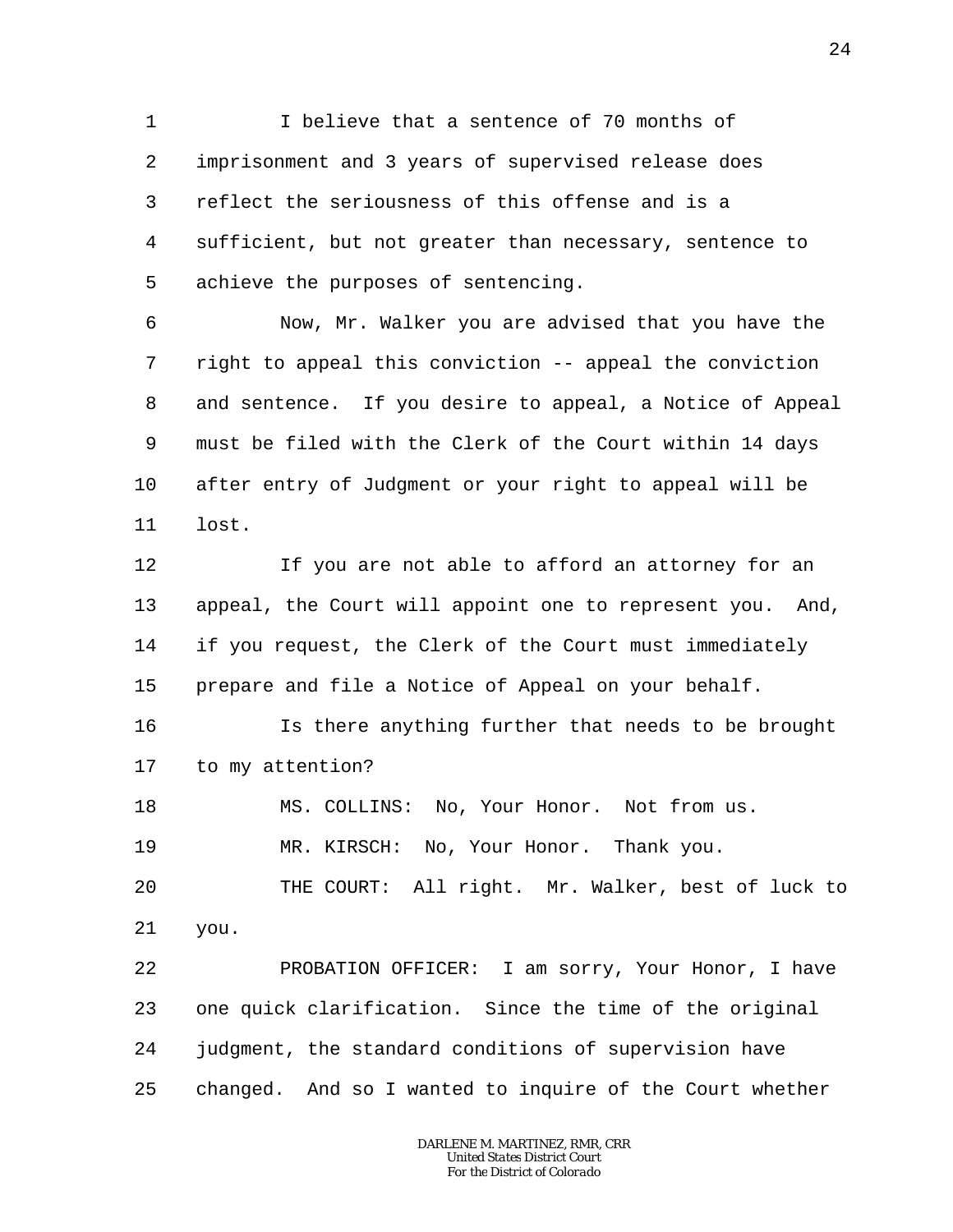1 2 3 or not you wanted us to use the standard conditions that were imposed originally or the ones that are presently under the local rule.

4 5 THE COURT: We will put the one that are presently under the local rules.

6 7 8 9 10 11 PROBATION OFFICER: The only suggestion I would have is to add a special condition one of the deletions, that was that the defendant shall provide all requested financial information. That is no longer a -- that is no longer a standard condition. I would recommend putting that as a special condition.

12 13 THE COURT: I did put that as a special condition. He is to provide all financial information to you.

14 PROBATION OFFICER: Thank you.

15 16 THE COURT: All right. Mr. Walker, best of luck to you.

17 THE DEFENDANT: Thank you, Your Honor.

18 19 20 THE COURT: And I don't expect that I will ever see you in courtroom again. And I do hope that I read good things about the works you are doing in the community.

21 THE DEFENDANT: Thank you.

22 23 THE COURT: I hereby remand you to the custody of the United States Marshal for the District of Colorado.

24 Court will be in recess.

25 (Proceedings conclude at 11:38 a.m.)